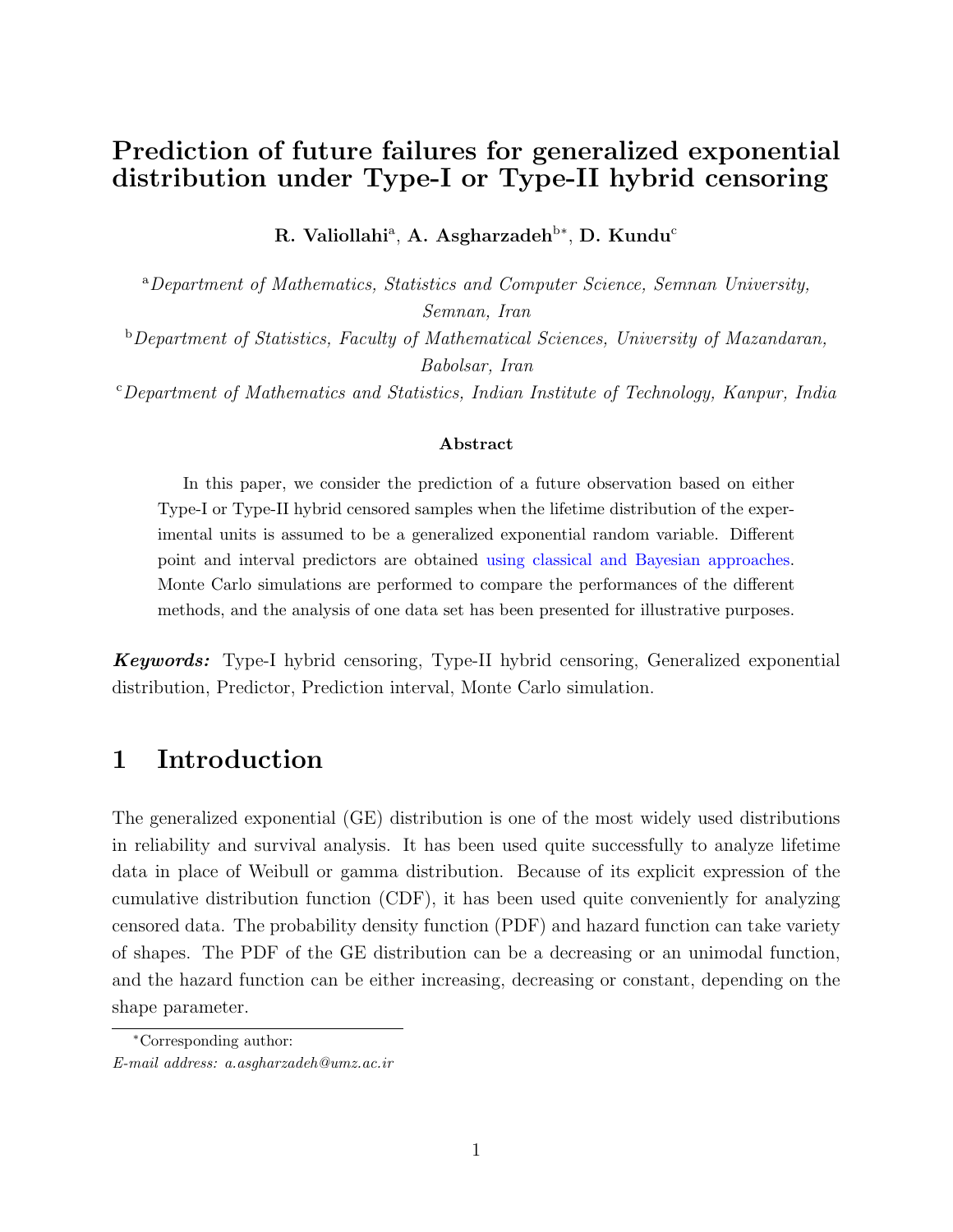In this manuscript it is assumed that the two-parameter generalized exponential distribution has the following PDF and CDF

$$
f(x; \alpha, \lambda) = \begin{cases} \alpha \lambda e^{-\lambda x} \left(1 - e^{-\lambda x}\right)^{\alpha - 1} & \text{if } x > 0\\ 0 & \text{otherwise} \end{cases}
$$
(1.1)

and

$$
F(x; \alpha, \lambda) = \begin{cases} \left(1 - e^{-\lambda x}\right)^{\alpha} & \text{if } x > 0\\ 0 & \text{otherwise,} \end{cases}
$$
 (1.2)

respectively. Here  $\alpha > 0$  is the shape parameter and  $\lambda > 0$  is the scale parameter. From now on, a two-parameter generalized exponential distribution with the PDF (1.1) and CDF (1.2) will be denoted by  $GE(\alpha, \lambda)$ .

Censoring is very common in any reliability or lifetesting experiment. The complete survival times may not be observed by the experimenter most of times. The two most common censoring schemes are namely Type-I and Type-II censoring. They can be briefly described as follows. Consider a sample of n units is placed on a life testing experiment at the time point zero. In Type-I censoring scheme, a time  $T$ , independent of the failure times, is pre-fixed so that beyond this time no failures will be observed, that is, the experiment terminates at the time point T. In Type-II censoring scheme, the number of observed failures is fixed, say  $r (r \leq n)$ , and the experiment stops when the r-th failure takes place. Epstein (1954) introduced a new censoring scheme which is a mixture of Type-I and Type-II censoring schemes, and called it as the hybrid censoring scheme. From now on, we will call it as the Type-I hybrid censoring scheme (Type-I HCS). Type-I hybrid censoring scheme can be described as follows. Suppose *n* items are put on a life testing experiment at the time point zero. Let  $X_{1:n} < \ldots < X_{n:n}$  denote the ordered lifetime of the experimental units. In Type-I HCS, the experiment stops at  $T_1^* = \min\{X_{r:n}, T\}$ , where r and T are pre-fixed.

The main advantage of Type-I HCS is that the experiment will not last more than T units of time, and also more than  $r$  units will not fail. The major disadvantage of a Type-I  $HCS$  is that there is a possibility that very few failures may occur before time T. Hence the inference of the lifetime distribution of the experimental units will not be very accurate. For this reason, Childs et al. (2003) proposed a new censoring scheme, known as the Type-II hybrid censoring scheme (Type-II HCS), which guarantees a fixed number of failures. In this case, the termination point is  $T_2^* = \max\{X_{r:n}, T\}$ . For a detailed comparison of Type-I and Type-II HCS, the readers are referred to Childs et al. (2003).

Recently, the hybrid censoring scheme has received considerable interest among the statisticians. Epstein (1954) first introduced Type-I HCS and analyzed the data under the assumption of exponential lifetime distribution of the experimental units. Since the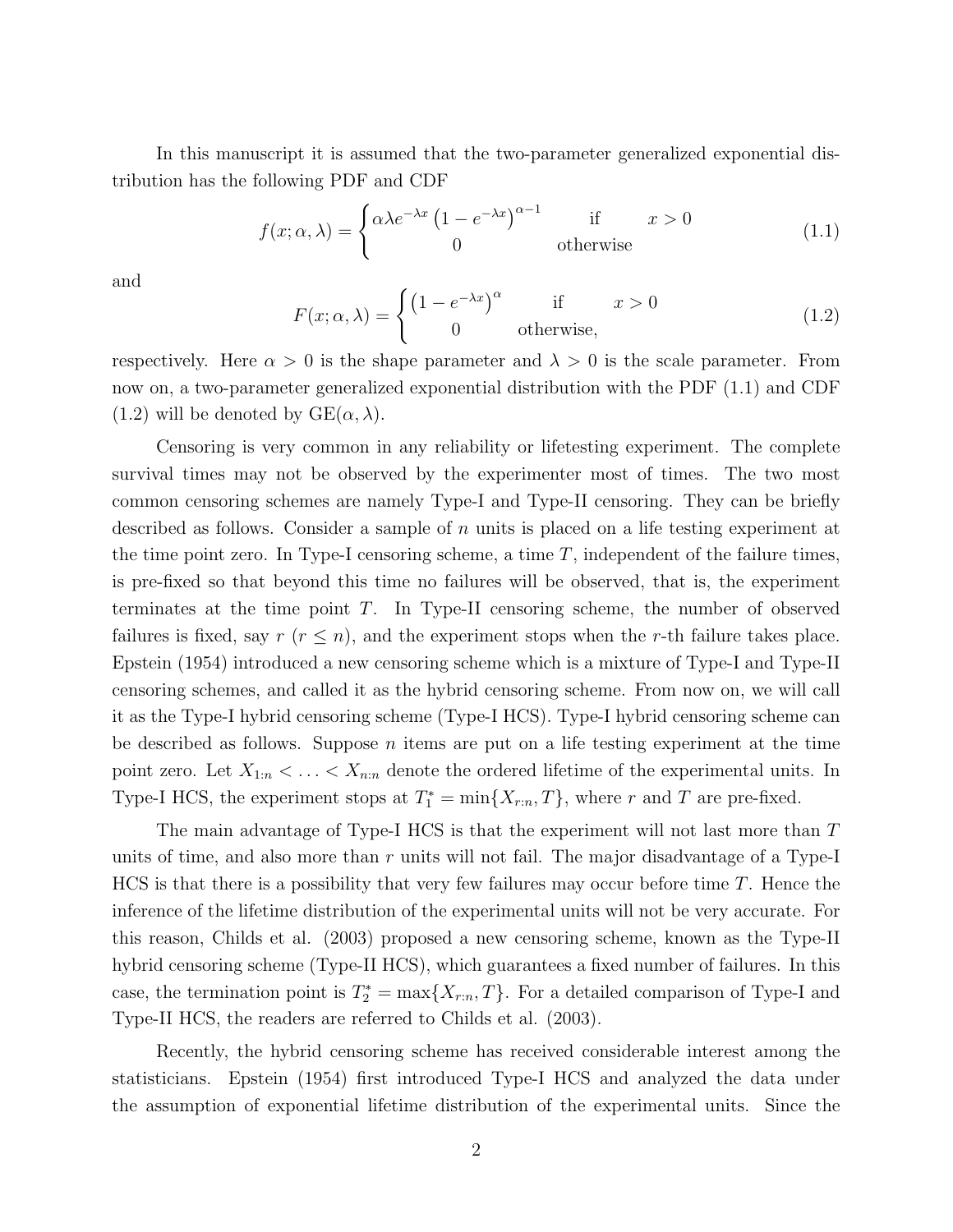introduction of Type-I HCS by Epstein (1954), extensive work has been done on hybrid censoring and many different variations of it. See, for example, Fairbanks et al. (1982), Draper and Guttman (1987), Chen and Bhattacharya (1988), Ebrahimi ( 1986 , 1992 ), Jeong et al. (1996), Kundu and Gupta (1988), Childs et al. (2003), Kundu (2007), Kundu and Banerjee (2008) and the recent review article by Balakrishnan and Kundu (2012) on this topic.

One of the most important problems in life testing is predicting future failures given a record of observed failures. Information regarding future observations can tell us at an early stage of testing how costly the testing is and whether actions should be taken to redesign the test. Extensive work has been done on prediction problem based on frequentist and Bayesian framework. Kaminsky and Rhodin (1985) have applied maximum likelihood to the joint prediction of a future random variable and unknown parameter. Smith (1997, 1999) discussed the properties of the different predictors based on Bayes and frequentist procedures for a class of parametric family of distribution functions, under smooth loss functions. Dellaportas and Wright (1991) used a numerical method to Bayesian prediction for the two-parameter Generalized exponential distribution under the squared error loss function. Raqab et al. (2010), Balakrishnan et al. (2010) and Basak et al. (2006) have discussed different predictors of times to failure of units censored in progressively Type-II censored samples. Kundu and Raqab (2012) considered the prediction of future observation from a Type-II censored data for the two-parameter Weibull distribution under fairly flexible priors on the shape and scale parameters. Recently, Asgharzadeh et al. (2013) discussed the prediction of future observation based on a Type-I hybrid censored data from the twoparameter Weibull distribution.

The main aim of this paper is to consider the prediction of future observation based on Type-I or Type-II hybrid censored samples from a two-parameter Generalized exponential distribution. We obtain the maximum likelihood predictor, best unbiased predictor, conditional median predictor and Bayesian predictor. We also obtain different prediction intervals. It is difficult to compare the performances of the different methods theoretically. We perform some Monte Carlo simulations to compare the performances of the different methods. Finally one data analysis has been performed for illustrative purposes.

Rest of the paper is organized as follows. In Section 2, we provide the preliminaries and notations. Different classical predictors are presented in Section 3. In Section 4, we discuss Bayesian prediction of future observations. In Section 5, one data analysis has been presented. Monte Carlo simulation results are presented in Section 6. Finally we conclude the paper in Section 6.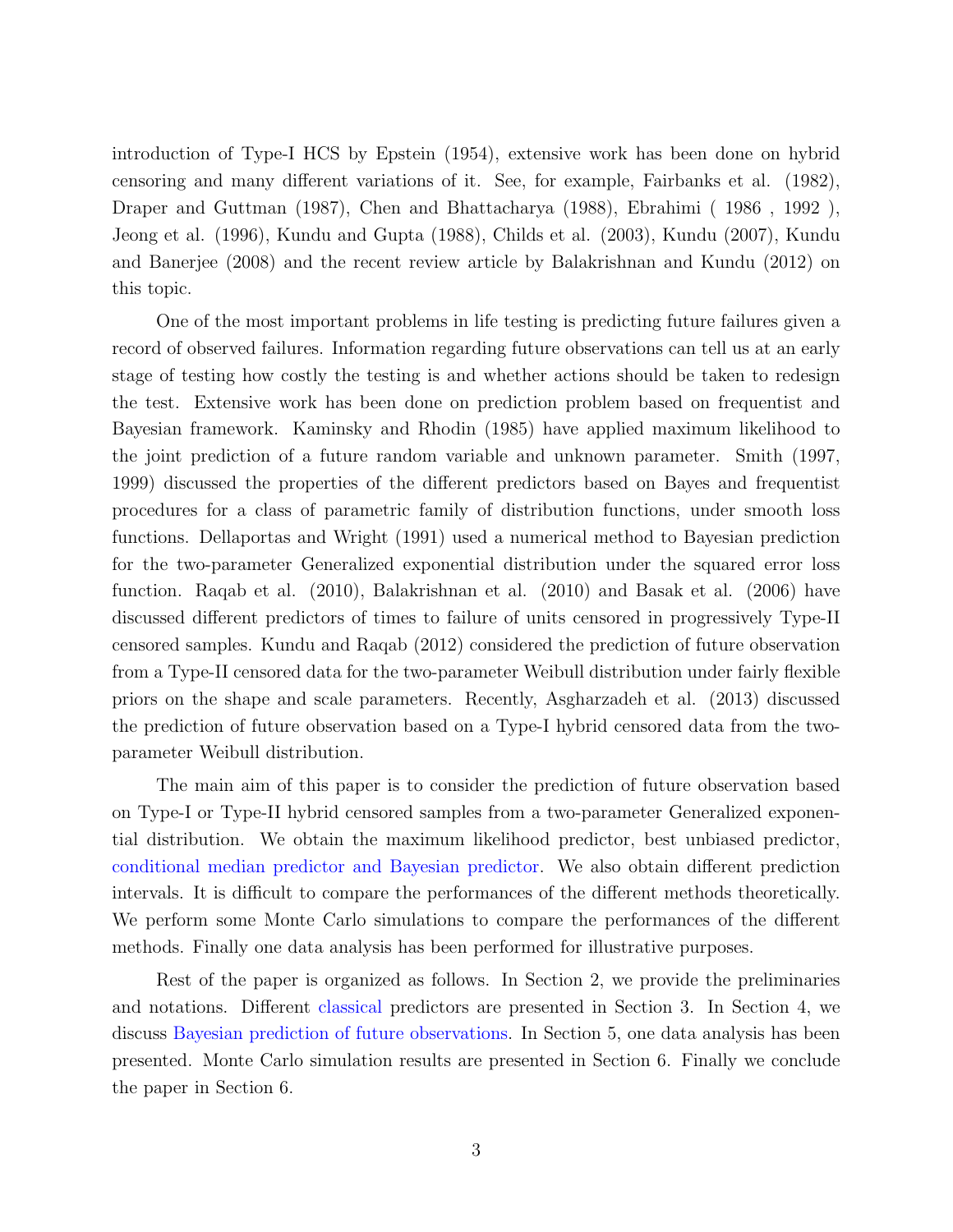#### 2 Notation and preliminaries

Consider  $\mathbf{X} = (X_{1:n}, X_{2:n}, \ldots, X_{D:n})$  as a sample from model (1.1) which is obtained based on a Type-I HCS or Type-II HCS. Here D is the number of failures during the experiment. In Type-I HCS,  $D = r$  if  $X_{r:n} \leq T$ , and  $D = J < r$  if  $X_{r:n} > T$ . For Type-II HCS,  $D = r$ if  $X_{r:n} \geq T$ , and  $D = J \geq r$  if  $X_{r:n} < T$ . In both the cases, J is determined such that  $X_{J:n} < T < X_{J+1:n}$  where  $J = 0, ..., n$ .

For notational simplicity, we will write  $(X_1, X_2, \ldots, X_D)$  for  $(X_{1:n}, X_{2:n}, \ldots, X_{D:n})$ . Based on the observed data, the likelihood function for  $\alpha$  and  $\lambda$  without the normalizing constant is

$$
L(\alpha,\lambda) = \alpha^D \lambda^D e^{-\lambda \sum_{i=1}^D x_i} \left[ 1 - \left( 1 - e^{-\lambda T_0} \right)^{\alpha} \right]^{n-D} \left\{ \prod_{i=1}^D \left( 1 - e^{-\lambda x_i} \right)^{\alpha-1} \right\},\tag{2.1}
$$

where  $T_0$  denotes the time when the experiment is stopped. In other words, for Type-I HCS,  $T_0 = X_{r:n}$  if  $X_{r:n} \leq T$  and  $T_0 = T$  if  $X_{r:n} > T$ . For Type-II HCS,  $T_0 = X_{r:n}$  if  $X_{r:n} \geq T$  and  $T_0 = T$  if  $X_{r:n} < T$ .

From (2.1), the maximum likelihood estimators (MLEs) of  $\alpha$  and  $\lambda$  can be obtained as solutions of the following equations

$$
\frac{D}{\alpha} + \sum_{i=1}^{D} \ln(1 - e^{-\lambda x_i}) - (n - D) \frac{\left(1 - e^{-\lambda T_0}\right)^{\alpha} \ln(1 - e^{-\lambda T_0})}{1 - (1 - e^{-\lambda T_0})^{\alpha}} = 0, \tag{2.2}
$$

and

$$
\frac{D}{\lambda} - \sum_{i=1}^{D} x_i + (\alpha - 1) \frac{x_i e^{-\lambda x_i}}{1 - e^{-\lambda x_i}} - (n - D) \frac{\alpha T_0 e^{-\lambda T_0} \left(1 - e^{-\lambda T_0}\right)^{\alpha - 1}}{1 - (1 - e^{-\lambda T_0})^{\alpha}}.
$$
(2.3)

The main aim of this paper is to discuss different methods of prediction of  $Y =$  $X_{s+D:n}(s = 1, 2, \ldots, n - D)$  of all the  $n - D$  censored units based on observed data  $\mathbf{X} =$  $(X_1, \ldots, X_D)$ . Due to the Markovian property of censored-order statistics, the conditional distribution of Y given  $X = x$  is just the distribution of  $X_{s+D:n}$  given  $X_D = x_D$ . This implies that the density of Y given  $X = x$  is the same as the density of the sth order statistic out of  $n - D$  units from the population with density  $f(y)/(1 - F(T_0))$ ,  $y \geq T_0$  (left truncated density at  $T_0$ ). Therefore, the conditional density of  $Y = X_{s+D:n}$  given  $\mathbf{X} = \mathbf{x}$ , for  $y \geq T_0$ , is given by

$$
f(y|\mathbf{x}) = s \binom{n-D}{s} f(y) \left[ F(y) - F(T_0) \right]^{s-1} \left[ 1 - F(y) \right]^{n-D-s} \left[ 1 - F(T_0) \right]^{-(n-D)}, \tag{2.4}
$$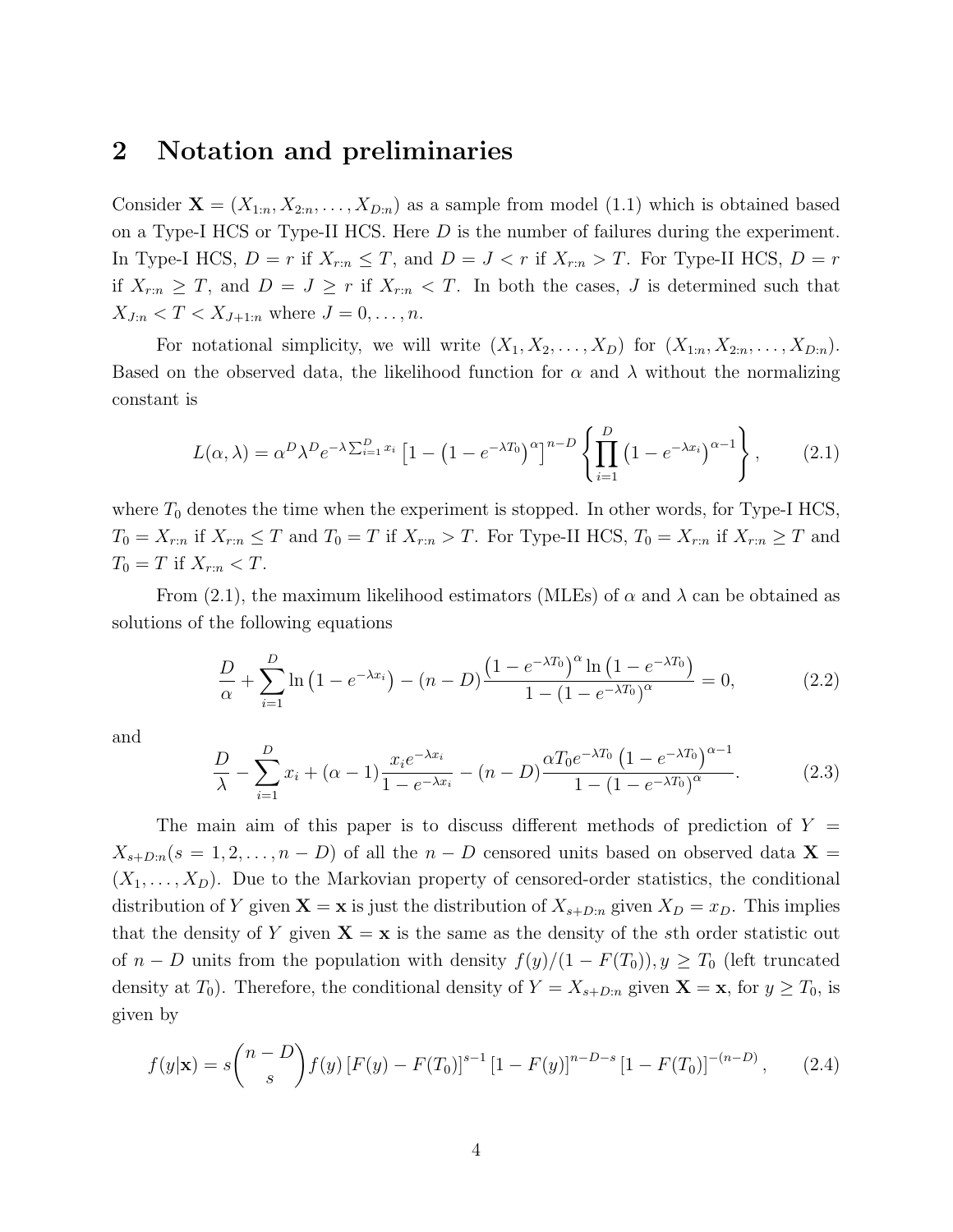where  $s = 1, 2, \ldots, n - D$ . For model (1.1), (2.4) reduces to

$$
f(y|\mathbf{x}, \alpha, \lambda) = s \binom{n-D}{s} \alpha \lambda e^{-\lambda y} \left(1 - e^{-\lambda y}\right)^{\alpha-1} \left[\left(1 - e^{-\lambda y}\right)^{\alpha} - \left(1 - e^{-\lambda T_0}\right)^{\alpha}\right]^{s-1}
$$

$$
\times \left[1 - \left(1 - e^{-\lambda y}\right)^{\alpha}\right]^{n-D-s} \left[1 - \left(1 - e^{-\lambda T_0}\right)^{\alpha}\right]^{-(n-D)}, \tag{2.5}
$$

which is the conditional density of  $Y = X_{s+D:n}$  given  $\mathbf{X} = (X_1, ..., X_D)$ .

#### 3 Classical prediction of future observations

In this section, we obtain several predictors of  $Y = X_{s+D:n}$  on the basis of  $\mathbf{X} = (X_1, ..., X_D)$ via classical approaches.

#### 3.1 Likelihood prediction approach

In likelihood prediction approach, the principle of maximum likelihood is applied to the joint prediction and estimation of a future random variable and unknown parameters. We assume dependence between present and future, and the approach is non-Bayesian. The predictive likelihood function (PLF) of Y and  $(\alpha, \lambda)$  is given by

$$
L(y, \alpha, \lambda | \mathbf{x}) = f(y | \mathbf{x}, \alpha, \lambda) f(\mathbf{x} | \alpha, \lambda).
$$
\n(3.1)

Suppose  $\hat{Y} = u(\mathbf{X}), \hat{\alpha} = v_1(\mathbf{X})$  and  $\hat{\lambda} = v_2(\mathbf{X})$  are statistics for which

$$
L(u(\mathbf{x}), v_1(\mathbf{x}), v_2(\mathbf{x})|\mathbf{x}) = \sup_{(y,\alpha,\lambda)} L(y,\alpha,\lambda|\mathbf{x}),
$$

then  $u(\mathbf{X})$  is said to be the maximum likelihood predictor (MLP) of Y and  $v_1(\mathbf{x})$  and  $v_2(\mathbf{x})$ the predictive maximum likelihood estimators (PMLEs) of  $\alpha$  and  $\lambda$ , respectively.

For the GE model, using (2.1) and (2.5), the predictive likelihood function (PLF) of Y,  $\alpha$  and  $\lambda$ , is given by

$$
L(y, \alpha, \lambda) = s \binom{n-D}{s} (\alpha \lambda)^{d+1} \left(1 - e^{-\lambda y} \right)^{\alpha-1} \left\{ \prod_{i=1}^{D} \left(1 - e^{-\lambda x_i} \right)^{\alpha-1} \right\}
$$
  
 
$$
\times e^{-\lambda [y + \sum_{i=1}^{D} x_i]} \left[ \left(1 - e^{-\lambda y} \right)^{\alpha} - \left(1 - e^{-\lambda T_0} \right)^{\alpha} \right]^{s-1} \left[1 - \left(1 - e^{-\lambda y} \right)^{\alpha} \right]^{n-D-s} . (3.2)
$$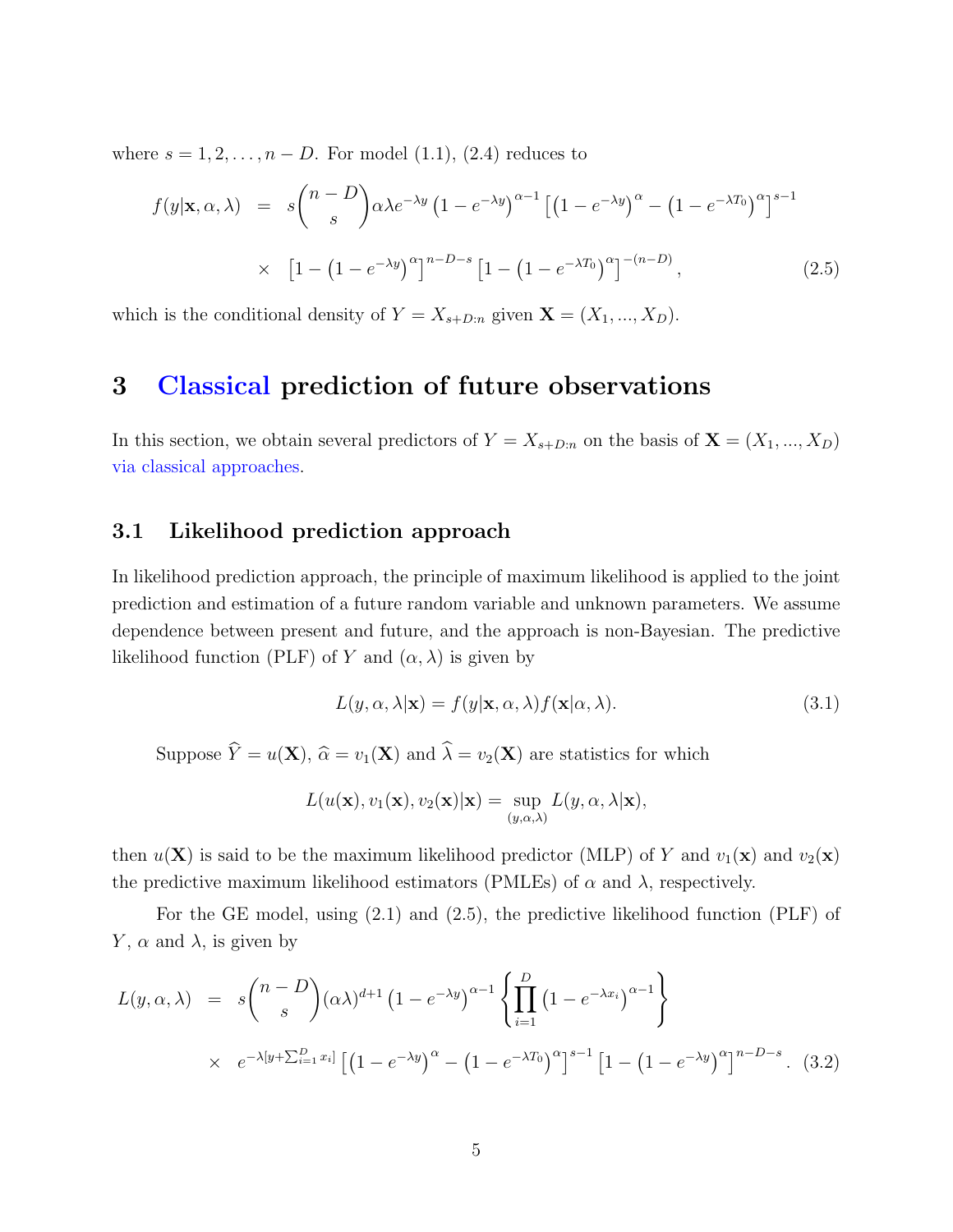Apart from a constant term, the predictive log-likelihood function is

$$
\ln L(y, \alpha, \lambda) = (D+1)[\ln(\alpha) + \ln(\lambda)] + (\alpha - 1) \left[ \ln[1 - e^{-\lambda y}] + \sum_{i=1}^{D} \ln[1 - e^{-\lambda x_i}] \right]
$$

$$
- \lambda \left[ y + \sum_{i=1}^{D} x_i \right] + (s - 1) \ln \left[ (1 - e^{-\lambda y})^{\alpha} - (1 - e^{-\lambda T_0})^{\alpha} \right]
$$

$$
+ (n - D - s) \ln[1 - (1 - e^{-\lambda y})^{\alpha}]. \tag{3.3}
$$

By using (3.3), the predictive likelihood equations (PLEs) for y,  $\alpha$  and  $\lambda$  are given, respectively, by

$$
\frac{\partial \ln L(y, \alpha, \lambda)}{\partial y} = -\lambda + (\alpha - 1) \frac{\lambda e^{-\lambda y}}{1 - e^{-\lambda y}} + (s - 1) \frac{\alpha \lambda e^{-\lambda y} (1 - e^{-\lambda y})^{\alpha - 1}}{(1 - e^{-\lambda y})^{\alpha} - (1 - e^{-\lambda T_0})^{\alpha}}
$$

$$
- (n - D - s) \frac{\alpha \lambda e^{-\lambda y} (1 - e^{-\lambda y})^{\alpha - 1}}{1 - (1 - e^{-\lambda y})^{\alpha}} = 0,
$$
(3.4)

$$
\frac{\partial \ln L(y, \alpha, \lambda)}{\partial \alpha} = \ln[1 - e^{-\lambda y}] + \sum_{i=1}^{D} \ln[1 - e^{-\lambda x_i}] - (n - D - s) \frac{\left(1 - e^{-\lambda y}\right)^{\alpha} \ln[1 - e^{-\lambda y}]}{1 - \left(1 - e^{-\lambda y}\right)^{\alpha}}
$$

$$
+\frac{D+1}{\alpha} + (s-1)\frac{\left(1 - e^{-\lambda y}\right)^{\alpha}\ln\left[1 - e^{-\lambda y}\right] - \left(1 - e^{-\lambda T_0}\right)^{\alpha}\ln\left[1 - e^{-\lambda T_0}\right]}{\left(1 - e^{-\lambda y}\right)^{\alpha} - \left(1 - e^{-\lambda T_0}\right)^{\alpha}} = 0, \quad (3.5)
$$

$$
\frac{\partial \ln L(y, \alpha, \lambda)}{\partial \lambda} = \frac{D+1}{\lambda} - [y + \sum_{i=1}^{D} x_i] + (\alpha - 1) \left[ \frac{y e^{-\lambda y}}{1 - e^{-\lambda y}} + \sum_{i=1}^{D} \frac{x_i e^{-\lambda x_i}}{1 - e^{-\lambda x_i}} \right] + (s - 1) \frac{\alpha y e^{-\lambda y} (1 - e^{-\lambda y})^{\alpha - 1} - \alpha T_0 e^{-\lambda T_0} (1 - e^{-\lambda T_0})^{\alpha - 1}}{(1 - e^{-\lambda y})^{\alpha} - (1 - e^{-\lambda T_0})^{\alpha}} - (n - D - s) \frac{\alpha y e^{-\lambda y} (1 - e^{-\lambda y})^{\alpha - 1}}{1 - (1 - e^{-\lambda y})^{\alpha}} = 0.
$$
\n(3.6)

From  $(3.4)$  and  $(3.6)$ , we obtain the MLP of Y as

$$
\widehat{Y}_{MLP} = -\frac{1}{\tilde{\lambda}} \ln \left[ 1 - \left( \frac{(s-1)\tilde{\alpha}T_0 e^{-\tilde{\lambda}T_0} \left( 1 - e^{-\tilde{\lambda}T_0} \right)^{\tilde{\alpha}-1}}{\frac{D+1}{\tilde{\lambda}} - \sum_{i=1}^D \frac{x_i (1 - \tilde{\alpha}e^{-\tilde{\lambda}x_i})}{1 - e^{-\tilde{\lambda}x_i}}} + \left( 1 - e^{-\tilde{\lambda}T_0} \right)^{\tilde{\alpha}} \right)^{1/\tilde{\alpha}} \right]
$$
(3.7)

where  $(\tilde{\alpha}, \tilde{\lambda})$  is PMLE of  $(\alpha, \lambda)$  that can be obtained numerically from (3.5) and (3.6).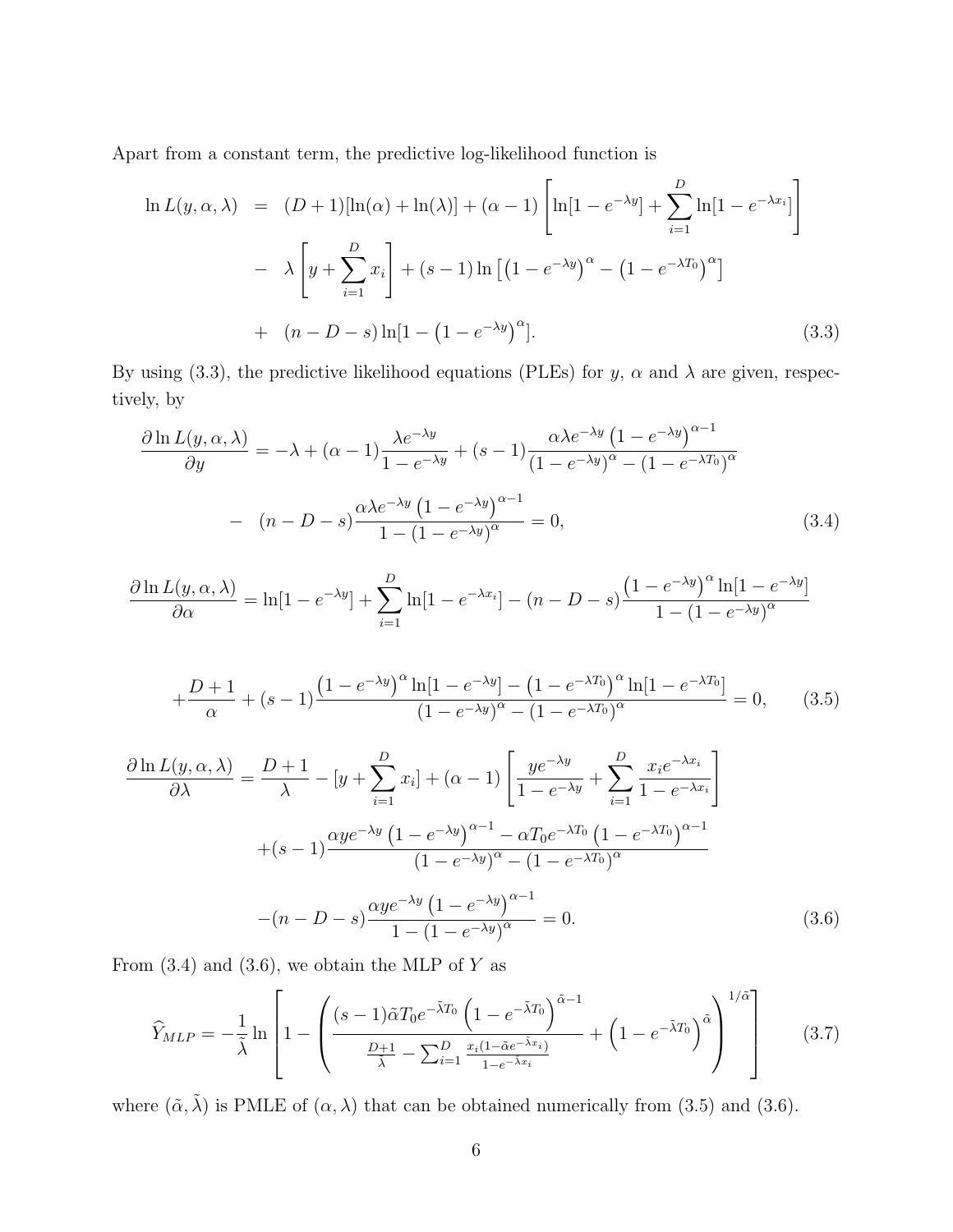#### 3.2 Conditional prediction approach

In conditional prediction approach, the conditional distribution of  $Y = X_{s+D:n}$  given  $\mathbf{X} =$  $(X_1, ..., X_D)$  is applied to derive the predictors of Y. A statistic  $\hat{Y}$  which is used to predict  $Y = X_{s+D:n}$  is called a best unbiased predictor (BUP) of Y, if the predictor error  $\hat{Y} - Y$  has a mean zero and its prediction error variance  $\text{Var}(\hat{Y} - Y)$  is less than or equal to that of any other unbiased predictor of Y .

The BUP of Y is

$$
\hat{Y}_{BUP} = E(Y|\mathbf{X}) = \int_{T_0}^{\infty} y f(y|\mathbf{x}, \alpha, \lambda) dy.
$$

Using (2.5) and the binomial expansion

$$
\left[ \left( 1 - e^{-\lambda y} \right)^{\alpha} - \left( 1 - e^{-\lambda T_0} \right)^{\alpha} \right]^{s-1} =
$$
\n
$$
\sum_{j=0}^{s-1} {s-1 \choose j} (-1)^{s-j-1} \left[ 1 - \left( 1 - e^{-\lambda T_0} \right)^{\alpha} \right]^j \left[ 1 - \left( 1 - e^{-\lambda y} \right)^{\alpha} \right]^{s-j-1} \tag{3.8}
$$

we obtain

$$
\hat{Y}_{BUP} \equiv I(T_0; \alpha, \lambda) \n= s \binom{n-D}{s} \sum_{j=0}^{s-1} \binom{s-1}{j} (-1)^{s-j-1} \left[ 1 - \left( 1 - e^{-\lambda T_0} \right)^{\alpha} \right]^{-(n-D-j)} h_1(T_0), \quad (3.9)
$$

where

$$
h_1(T_0) = \int_{T_0}^{\infty} y \alpha \lambda e^{-\lambda y} \left(1 - e^{-\lambda y}\right)^{\alpha - 1} \left[1 - \left(1 - e^{-\lambda y}\right)^{\alpha}\right]^{n - D - j - 1} dy
$$
  

$$
= -\frac{\alpha}{\lambda} \int_0^{e^{-\lambda T_0}} \ln(t) (1 - t)^{\alpha - 1} [1 - (1 - t)^{\alpha}]^{n - D - j - 1} dt. \tag{3.10}
$$

Because the parameters  $\alpha$  and  $\lambda$  are unknown, they have to be estimated. Thus, one would replace them by their corresponding MLEs and obtain the BUP of Y.

Let us now consider conditional median predictor (CMP) which was first suggested by Raqab and Nagaraja (1995). A predictor  $\hat{Y}$  is called the CMP of Y, if it is the median of the conditional distribution of Y given  $X = x$ , that is

$$
P_{\theta}(Y \le \hat{Y} | \mathbf{X} = \mathbf{x}) = P_{\theta}(Y \ge \hat{Y} | \mathbf{X} = \mathbf{x}). \tag{3.11}
$$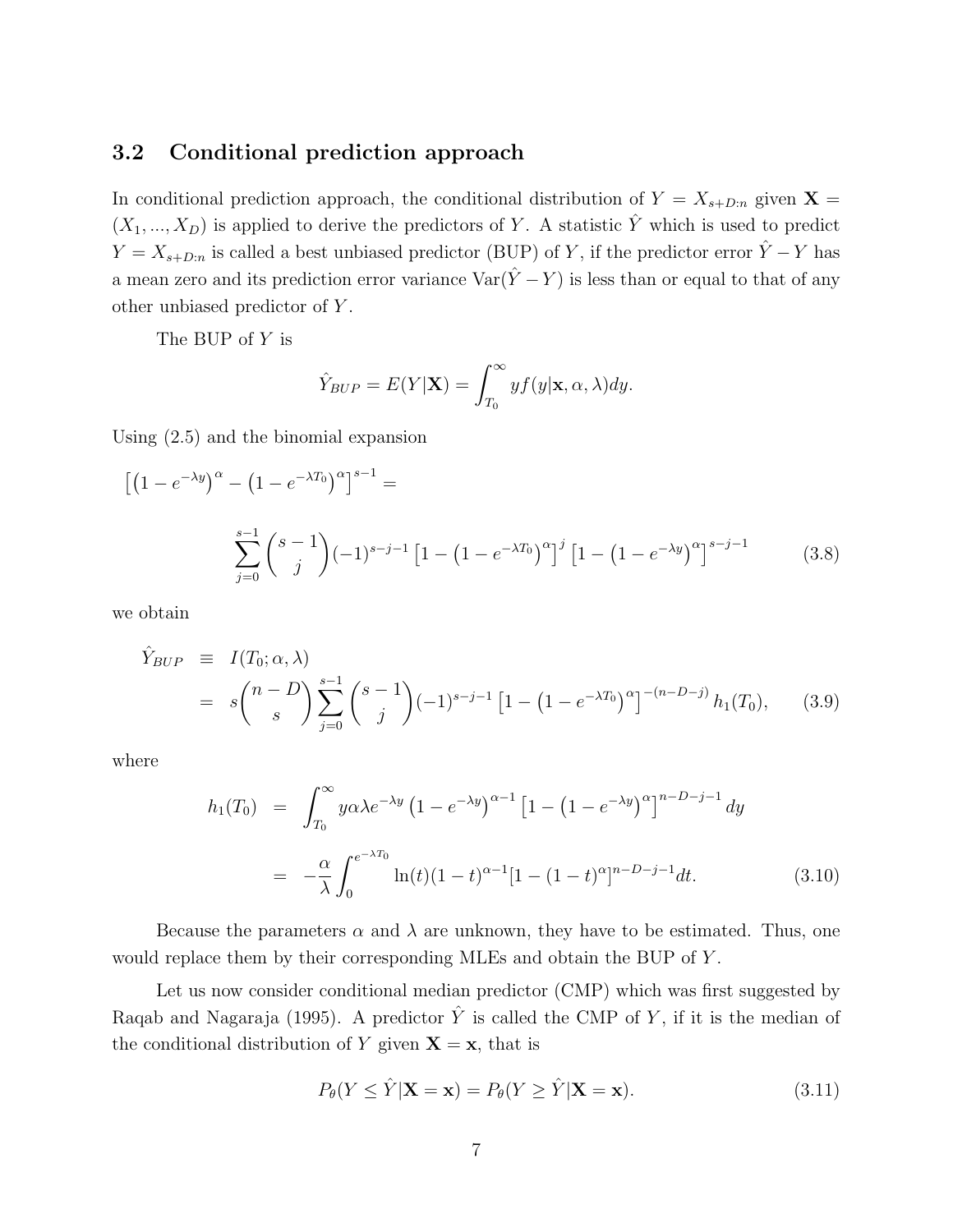Using the relation

$$
P_{\alpha,\lambda}(Y \le \hat{Y} | \mathbf{X} = \mathbf{x}) = P_{\alpha,\lambda} \left( 1 - \frac{1 - (1 - e^{-\lambda Y})^{\alpha}}{1 - (1 - e^{-\lambda T_0})^{\alpha}} \le 1 - \frac{1 - (1 - e^{-\lambda \hat{Y}})}{1 - (1 - e^{-\lambda T_0})^{\alpha}} | \mathbf{X} = \mathbf{x} \right),\tag{3.12}
$$

and using the fact that the distribution of  $1 - \frac{1 - (1 - e^{-\lambda Y})^{\alpha}}{1 - (1 - e^{-\lambda Y})^{\alpha}}$  $\frac{1-(1-e^{-\lambda T})}{1-(1-e^{-\lambda T})^{\alpha}}$  given  $\mathbf{X} = \mathbf{x}$  is a  $Beta(s, n - D$  $s + 1$ ) distribution, we obtain the CMP of Y as

$$
\hat{Y}_{CMP} = -\frac{1}{\lambda} \ln \left[ 1 - \left( 1 - [1 - Med(B)] \left[ 1 - \left( 1 - e^{-\lambda T_0} \right)^{\alpha} \right] \right)^{1/\alpha} \right],\tag{3.13}
$$

where B has  $Beta(s, n - D - s + 1)$  distribution and  $Med(B)$  stands for median of B. By substituting  $\alpha$  and  $\lambda$  with their corresponding MLEs, we obtain the CMP of Y.

#### 3.3 Classical prediction Intervals

In this section, we construct two prediction intervals (PI's) for  $Y = X_s$  based on the Type I or Type-II censored sample  $\mathbf{X} = (X_1, X_2, \cdots, X_D)$ .

Let us define the random variable Z as

$$
Z = 1 - \frac{1 - (1 - e^{-\lambda Y})^{\alpha}}{1 - (1 - e^{-\lambda T_0})^{\alpha}}.
$$

As mentioned before, the distribution of Z given  $\mathbf{X} = \mathbf{x}$  is a  $Beta(s, n-D-s+1)$  distribution. So, we can consider  $Z$  as a pivotal quantity to obtain the prediction interval for  $Y$ . Now, a  $(1 - \gamma)100\%$  PI for Y is  $(L_1(\mathbf{X}), U_1(\mathbf{X}))$  where

$$
L_1(\mathbf{X}) = -\frac{1}{\lambda} \ln \left[ 1 - \left( 1 - \left[ 1 - B_{\frac{\gamma}{2}} \right] \left[ 1 - \left( 1 - e^{-\lambda T_0} \right)^{\alpha} \right] \right)^{1/\alpha} \right]
$$
(3.14)

$$
U_1(\mathbf{X}) = -\frac{1}{\lambda} \ln \left[ 1 - \left( 1 - \left[ 1 - B_{1-\frac{\gamma}{2}} \right] \left[ 1 - \left( 1 - e^{-\lambda T_0} \right)^{\alpha} \right] \right)^{1/\alpha} \right] \tag{3.15}
$$

where  $B_{\gamma}$  stands for 100 $\gamma$ th percentile of  $Beta(s, n - D - s + 1)$  distribution. When  $\alpha$  and  $\lambda$  are unknown, the parameters in (3.14) and (3.15), have to be estimated. For example, by replacing  $\alpha$  and  $\lambda$  with their corresponding MLEs, the prediction limits for Y can be obtained.

Now let us consider another prediction interval for  $Y = X_s$ . The distribution of Z given  $\mathbf{X} = \mathbf{x}$  is a  $Beta(s, n - D - s + 1)$  distribution with pdf

$$
g(z) = \frac{z^{s-1}(1-z)^{n-D-s}}{Beta(s, n-D-s+1)}, \qquad 0 < z < 1,
$$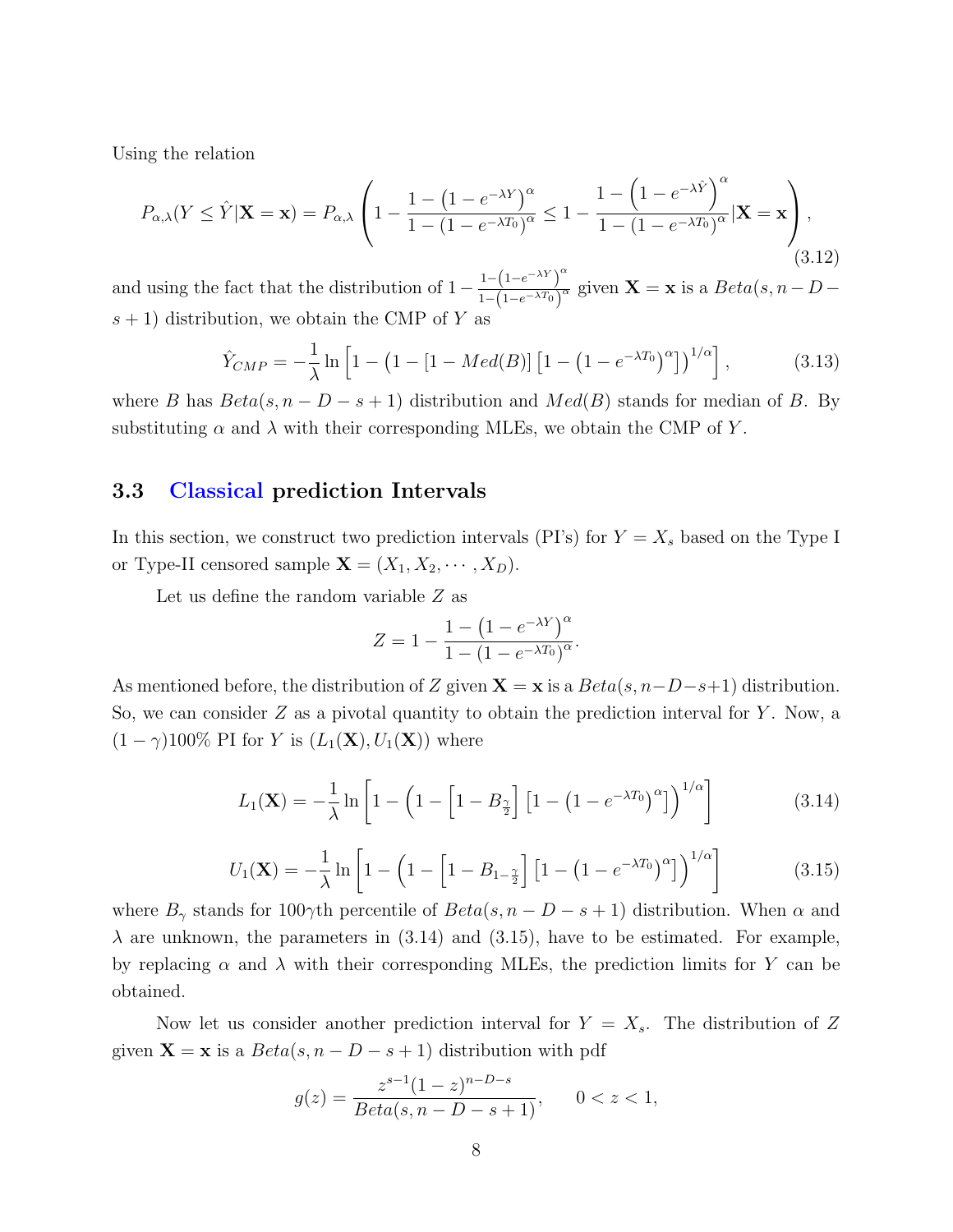which is a unimodal function of z, for  $1 < s < n - D$ . Therefore, the  $(1 - \gamma)100\%$  highest conditional density  $(HCD)$  prediction limits for  $Y$  are given by

$$
L_2(\mathbf{X}) = -\frac{1}{\lambda} \ln \left[ 1 - \left( 1 - [1 - w_1] \left[ 1 - \left( 1 - e^{-\lambda T_0} \right)^{\alpha} \right] \right)^{1/\alpha} \right] \tag{3.16}
$$

$$
U_2(\mathbf{X}) = -\frac{1}{\lambda} \ln \left[ 1 - \left( 1 - \left[ 1 - w_2 \right] \left[ 1 - \left( 1 - e^{-\lambda T_0} \right)^{\alpha} \right] \right)^{1/\alpha} \right]
$$
(3.17)

where  $w_1$  and  $w_2$  are the simultaneous solutions of the following equations:

$$
\int_{w_1}^{w_2} g(z)dz = 1 - \gamma \tag{3.18}
$$

and

$$
g(w_1) = g(w_2). \tag{3.19}
$$

Now, we simplify Equations (3.18) and (3.19) as

$$
B_{w_2}(s, n - D - s + 1) - B_{w_1}(s, n - D - s + 1) = 1 - \gamma,
$$
\n(3.20)

and

$$
\left(\frac{1-w_2}{1-w_1}\right)^{n-D-s} = \left(\frac{w_1}{w_2}\right)^{s-1},\tag{3.21}
$$

where

$$
B_t(a,b) = \frac{1}{B(a,b)} \int_0^t x^{a-1} (1-x)^{b-1} dx,
$$

is the incomplete beta function. It is clear from (3.21), that the method cannot be used to construct the prediction interval when  $s = 1$ .

#### 4 Bayesian prediction of future observations

In this section, we obtain the Bayesian predictors of  $Y = X_{s+D}$ ,  $(s = 1, 2, ..., n - D)$  based on the observed hybrid censored sample  $\mathbf{x} = (x_1, ..., x_D)$ . For finding Bayesian predictors, it is assumed that  $\alpha$  and  $\lambda$  each have independent  $Gamma(a_1, b_1)$  and  $Gamma(a_2, b_2)$  priors, respectively. Based on these priors, we can obtain the joint posterior density function of  $\alpha$ and  $\lambda$  given the data as

$$
\pi(\alpha, \lambda | \mathbf{x}) \propto g_1(\alpha | \lambda, \mathbf{x}) g_2(\lambda | \mathbf{x}). \tag{4.1}
$$

Here  $g_2(\lambda|\mathbf{x})$  is a gamma density function with the shape and scale parameters as  $D + a_2$ and  $\sum_{i=1}^{D} x_i + b_2$ , respectively. Further,

$$
g_1(\alpha|\lambda, \mathbf{x}) \propto \frac{e^{-b_1 \alpha} \alpha^{D+a_1-1}}{\left(\sum_{i=1}^D x_i + b_2\right)^{D+a_2}} \left[1 - \left(1 - e^{-\lambda T_0}\right)^{\alpha}\right]^{n-D} \prod_{i=1}^D \left(1 - e^{-\lambda x_i}\right)^{\alpha-1},\tag{4.2}
$$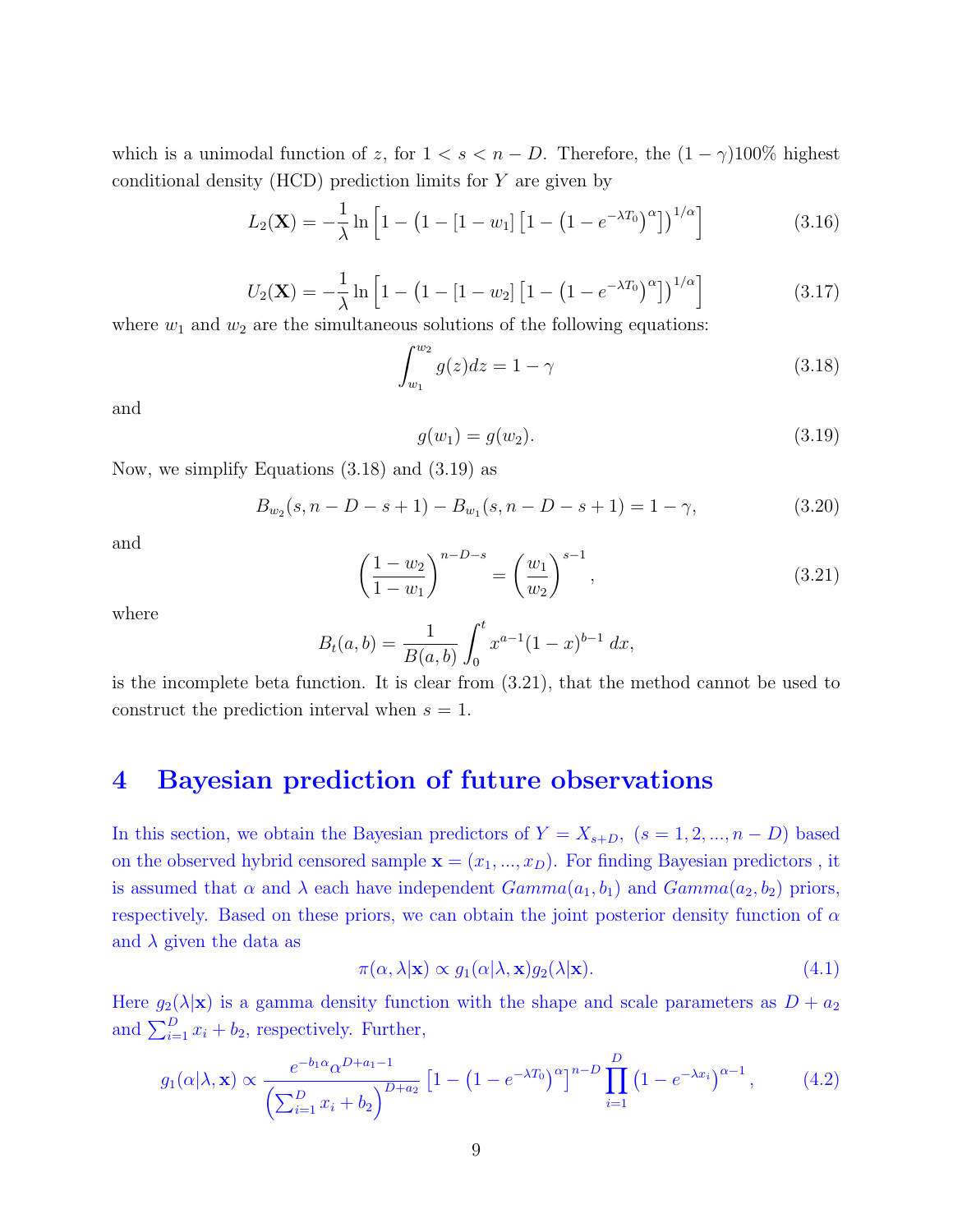which is a proper density function.

The Bayesian predictors are obtained from the predictive density function. The predictive density of  $Y = X_{s+D}$  given **x** is

$$
f_s^*(y|\mathbf{x}) = \int_0^\infty \int_0^\infty f(y|\mathbf{x}, \alpha, \lambda) \pi(\alpha, \lambda|\mathbf{x}) d\alpha d\lambda
$$
 (4.3)

where  $f(y|\mathbf{x}, \alpha, \lambda)$  is the conditional density of  $Y = X_{s+D}$  given x. By replacing (4.1) in (4.3), we obtain the predictive density function  $f_s^*(y|\mathbf{x})$  as

$$
f_s^*(y|\mathbf{x}) = \int_0^\infty \int_0^\infty f(y|\mathbf{x}, \alpha, \lambda) g_1(\alpha|\lambda, \mathbf{x}) g_2(\lambda|\mathbf{x}) d\alpha d\lambda.
$$
 (4.4)

Now, the Bayesian point (BP) predictor of Y under a squared error loss is

$$
\widehat{Y}_{BP} = \int_{T_0}^{\infty} y f_s^*(y|\mathbf{x}) dy.
$$
\n(4.5)

It is not possible to compute (4.5) explicitly. Therefore, we propose here Gibbs sampling procedure to obtain the Bayes predictor. In the Gibbs sampling procedure, we can generate samples from the posterior density function  $\pi(\alpha, \lambda | \mathbf{x})$  and in turn obtain the Bayes predictor and also the corresponding prediction intervals based on the generated posterior samples. For later use, we need the following result.

**Theorem 1:** The conditional distribution of  $\alpha$  given the data,  $g_1(\alpha|\lambda, \mathbf{x})$  is log-concave. **Proof:** See the Appendix.

Now, using Theorem 1 and following the idea of Geman and Geman (1984), we propose the following algorithm to generate  $(\alpha, \lambda)$  from the posterior density function.

- 1. Generate  $\lambda_1$  from  $g_2(.|\mathbf{x})$ .
- 2. Generate  $\alpha_1$  from  $g_1(.|\lambda_1, \mathbf{x})$  using the method proposed by Devroye (1984).
- 3. Repeat steps 1 and 2, M times and obtain  $(\alpha_1, \lambda_1), \cdots, (\alpha_M, \lambda_M)$ .

Now, using the generated samples  $(\alpha_1, \lambda_1), \cdots, (\alpha_M, \lambda_M)$ , the simulation consistent estimator of  $f_s^*(y|\mathbf{x})$  is

$$
\widehat{f}_s^*(y|\mathbf{x}) = \frac{1}{M} \sum_{i=1}^M f(y|\mathbf{x}, \alpha_i, \lambda_i).
$$
\n(4.6)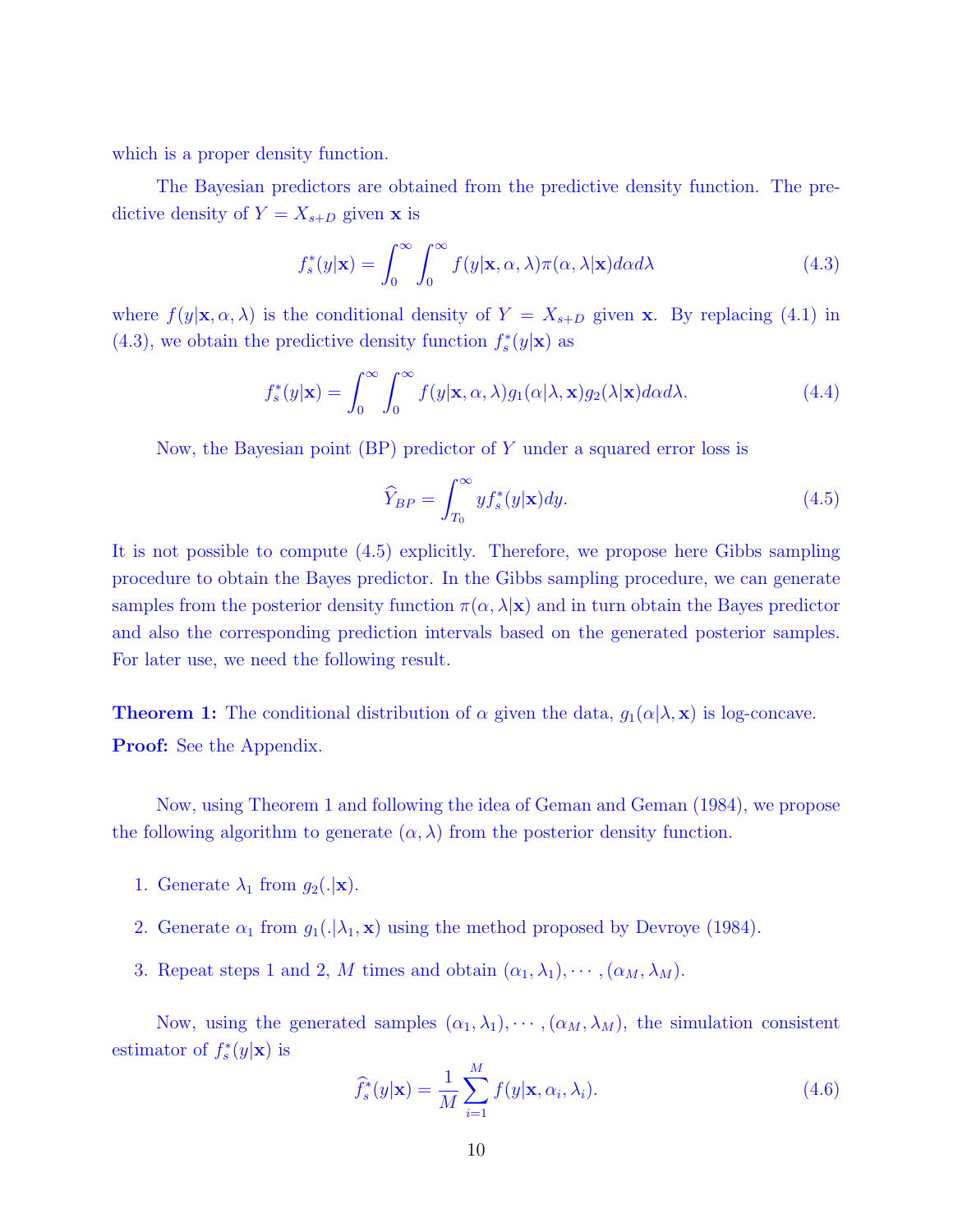Therefore, by replacing (4.6) in (4.5), the BP of Y can be approximated as

$$
\hat{Y}_{BP} = \int_{T_0}^{\infty} y \left( \frac{1}{M} \sum_{i=1}^{M} f(y | \mathbf{x}, \alpha_i, \lambda_i) \right) dy \tag{4.7}
$$

$$
= \frac{1}{M} \sum_{i=1}^{M} \int_{T_0}^{\infty} y f(y | \mathbf{x}, \alpha_i, \lambda_i) dy
$$
\n(4.8)

$$
= \frac{1}{M} \sum_{i=1}^{M} I(T_0; \alpha_i, \lambda_i), \qquad (4.9)
$$

where  $I(T_0, \alpha, \lambda)$  is defined in (3.9).

Bayesian prediction intervals are obtained from the Bayes predictive density  $f^*(y|\mathbf{x})$ . For some positive  $u$ , the survivor function of Y given  $x$  is

$$
P(Y > u|\mathbf{x}) = \int_u^\infty f^*(y|\mathbf{x}) dy.
$$

which by using  $(4.6)$  can be approximated as

$$
P(Y > u|\mathbf{x}) = \frac{1}{M} \sum_{i=1}^{M} \int_{u}^{\infty} f(y|\mathbf{x}, \alpha_i, \lambda_i) dy
$$
  
=  $s \binom{n-D}{s} \frac{1}{M} \sum_{i=1}^{M} \sum_{j=0}^{s-1} \binom{s-1}{j} \frac{(-1)^{s-j-1}}{n-D-j} \left[ \frac{1 - (1 - e^{-\lambda_i u})^{\alpha_i}}{1 - (1 - e^{-\lambda_i T_0})^{\alpha_i}} \right]^{n-D-j}.$ 

Therefore, the  $100(1 - \gamma)$ % Bayesian prediction interval for Y is  $(L_3(\mathbf{X}), U_3(\mathbf{X}))$ , where the prediction limits  $L_3(\mathbf{X})$  and  $U_3(\mathbf{X})$  can be obtained by solving the nonlinear equations

$$
P(Y > L_3(\mathbf{x})|\mathbf{x}) = 1 - \frac{\gamma}{2}, \qquad P(Y > U_3(\mathbf{x})|\mathbf{x} = \frac{\gamma}{2}.
$$

#### 5 Real Data Analysis

In this section, we consider one real data set mainly to illustrate how the different methods perform when the underlying distribution is known to be GE. The following data below (Lawless, 1982, p. 267) are from an accelerator life test of 59 conductors. The data are

|  |  |  | 2.997 4.137 4.288 4.531 4.700 4.706 5.009 5.381 5.434 5.459 |  |  |
|--|--|--|-------------------------------------------------------------|--|--|
|  |  |  | 5.589 5.640 5.807 5.923 6.033 6.071 6.087 6.129 6.352 6.369 |  |  |
|  |  |  | 6.479 6.492 6.515 6.522 6.538 6.545 6.573 6.725 6.869 6.923 |  |  |
|  |  |  | 6.948 6.956 6.958 7.024 7.224 7.365 7.398 7.459 7.489 7.495 |  |  |
|  |  |  | 7.496 7.543 7.683 7.937 7.945 7.974 8.120 8.336 8.532 8.591 |  |  |
|  |  |  | 8.687 8.799 9.218 9.254 9.289 9.663 10.092 10.491 11.038    |  |  |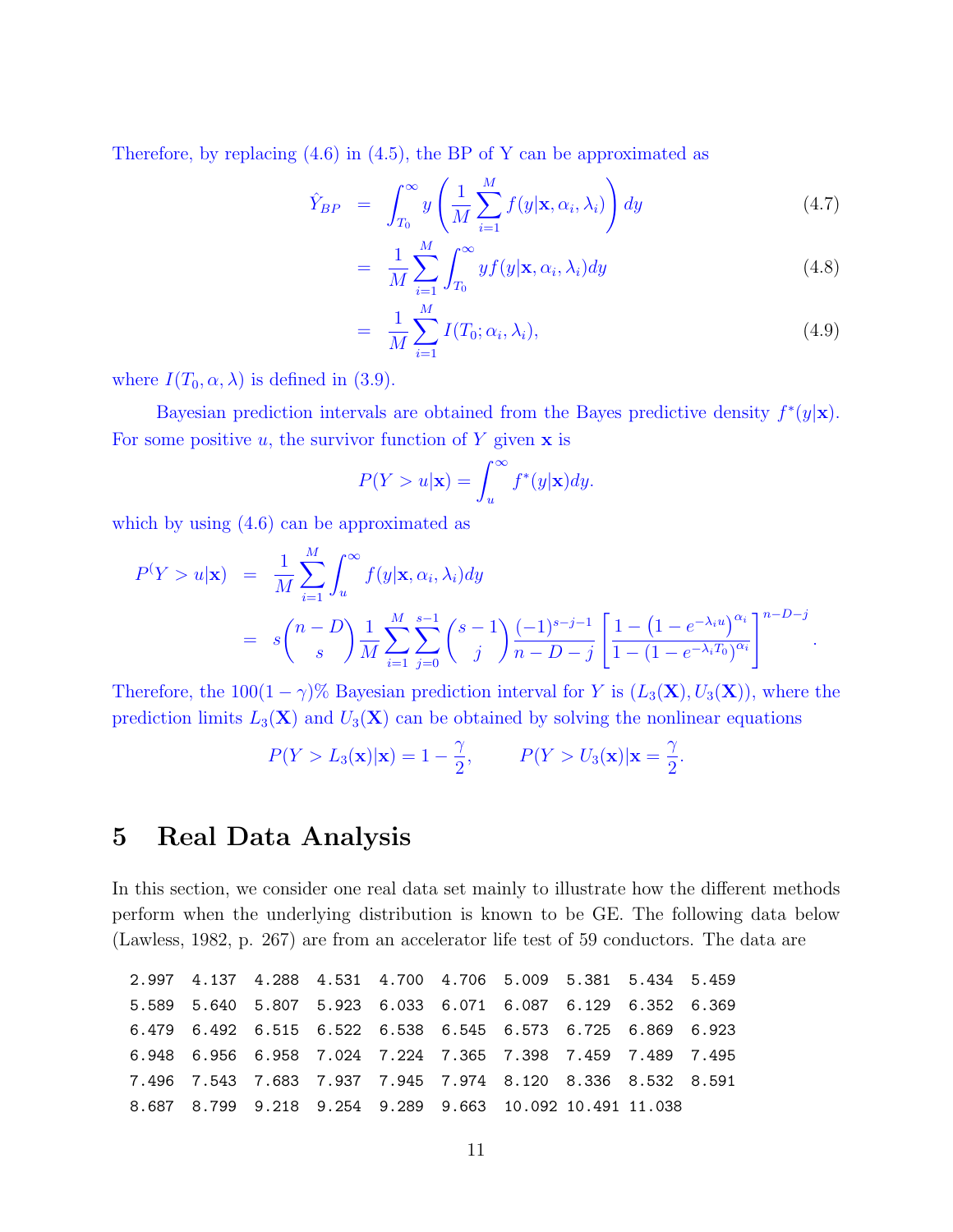A subset of the data set we will be using as samples (training data) and the rest will be used for verification purposes. Before progressing further, first we want to see whether GE model provides a good fit to the data set or not. We obtain the MLEs of the GE parameters as  $\hat{\alpha} = 52.411$  and  $\lambda = 0.642$ . It is observed that the Kolmogorov-Smirnov (K-S) distance and the corresponding p-value are, respectively,

 $K-S = 0.103$ , and  $p = 0.532$ .

Since  $p$ -value is quite high, we can say that the GE provides a good fit to the data set.

SCHEME 1: Let us consider the following sampling scheme:  $r = 20$  and  $T = 6$ . Based on Type-I HCS, the sample is:

2.997 4.137 4.288 4.531 4.700 4.706 5.009 5.381 5.434 5.459 5.589 5.640 5.807 5.923.

In this case  $D = 14$  and  $T_0 = 6$ . Now based on the above sample, we want to predict  $X_{(s)}$ , for different values of s, namely for  $s = 1, 3, 5, 8$ . The predicted values and the prediction intervals using different methods are computed and they are reported in Table 1. Note that for computing Bayesian predictions, since we do not have any prior information, we assumed that the priors on  $\alpha$  and  $\lambda$  are improper, i.e.  $a_1 = b_1 = a_2 = b_2 = 0$ .

SCHEME 2: In this case we consider Type-II HCS with the same  $r = 20$  and  $T = 6$ . The observed sample becomes

2.997 4.137 4.288 4.531 4.700 4.706 5.009 5.381 5.434 5.459 5.589 5.640 5.807 5.923 6.033 6.071 6.087 6.129 6.352 6.369.

Here  $D = 20$  and  $T_0 = 6.369$ . Now based on the above Type-II HCS, the predicted value of  $X_{(s)}$  and the prediction intervals are reported in Table 1.

| Type-I HCS |       |  |            |       |                  |             |  |                |                     |                 |
|------------|-------|--|------------|-------|------------------|-------------|--|----------------|---------------------|-----------------|
|            |       |  |            |       | Point Prediction |             |  |                | Interval Prediction |                 |
| S          | Exact |  | <b>MLP</b> | BUP   | $\text{CMP}$     | BP          |  | Pivotal        | HCD                 | <b>Bayesian</b> |
|            | Value |  |            |       |                  |             |  | Method         | Method              | Method          |
| $s=1$      | 6.033 |  | 5.923      | 6.030 | 5.999            | 6.048       |  | (5.926, 6.307) |                     | (5.602, 6.352)  |
| $s=3$      | 6.087 |  | 6.131      | 6.241 | 6.213            | 6.301       |  | (5.993, 6.651) | (5.958, 6.578)      | (5.461, 6.725)  |
| $s = 5$    | 6.352 |  | 6.334      | 6.448 | 6.423            | 6.604       |  | (6.106, 6.937) | (6.067, 6.875)      | (5.988, 7.205)  |
| $s=8$      | 6.492 |  | 6.633      | 6.966 | 6.734            | 7.203       |  | (6.313, 7.331) | (6.275, 7.280)      | (6.163, 7.464)  |
|            |       |  |            |       |                  | Type-II HCS |  |                |                     |                 |
| $s=1$      | 6.479 |  | 6.369      | 6.464 | 6.436            | 6.521       |  | (6.372, 6.710) |                     | (6.065, 6.929)  |
| $s = 3$    | 6.515 |  | 6.557      | 6.653 | 6.626            | 6.852       |  | (6.430, 7.028) | (6.403, 6.961)      | (6.386, 7.094)  |
| $s = 5$    | 6.538 |  | 6.745      | 6.843 | 6.819            | 7.162       |  | (6.532, 7.299) | (6.498, 7.239)      | (6.284, 7.744)  |
| $s=8$      | 6.725 |  | 7.030      | 7.156 | 7.112            | 7.802       |  | (6.721, 7.685) | (6.690, 7.636)      | (6.069, 8.785)  |

Table 1. The values of point predictions and 95% PIs for  $Y = X_s$ .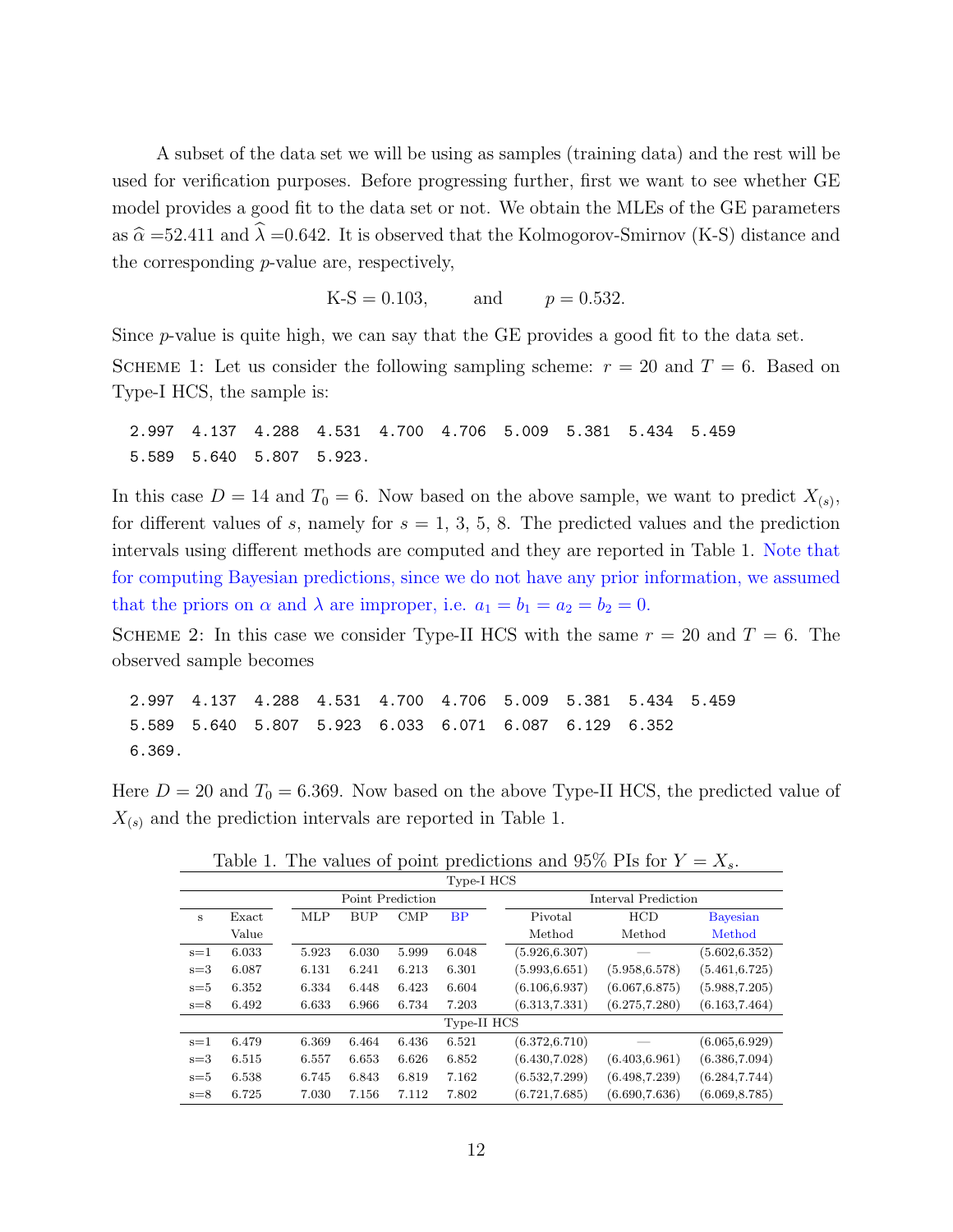From Table 1, it is observed that different point predictors are quite close to the true observations. Also, we observe that different prediction intervals are containing the true observations.

#### 6 Numerical Comparisons

It is difficult to compare the performances of the different predictors and predictive intervals theoretically, as proposed in the previous sections. In this section, we present a simulation study to compare the performance of the different methods. The simulation is performed based on two types of hybrid censoring schemes, and for different  $T$  and different parameter values. We have kept  $r = 10$  and  $n = 20$  to be fixed throughout. The experiment can be briefly describe as follows. For given n and the parameter values, we generate a sample of size n from a  $GE(\alpha, \lambda)$ . Based on the sampling scheme we obtain the (training) sample from the whole sample as  $\{x_1, \ldots, x_D\}$ . Now based on the sample  $\{x_1, \ldots, x_D\}$ , we predict  $Y = X_{s+D:n}$ , and also obtain different predictive intervals. For computing Bayesian point and interval predictors, we assume two priors as follows:

Prior 1: 
$$
a_j = 0.0001
$$
,  $b_j = 0.0001$ ,  $j = 1, 2$ ,  
Prior 2:  $a_j = 1$ ,  $b_j = 3$ ,  $j = 1, 2$ .

The two priors have the same means. But, the variance of prior 2 is smaller than that of prior 1. So, the prior 2 is more informative than prior 1 We compare the performances of the MLP, BUP, CMP and Bayes predictors in terms of biases, mean squares prediction errors (MSPE) and Pitman closeness (PC) measure, based on 10000 replications. It may be mentioned the measure of Pitman closeness has received considerable attention in recent years, see for example Balakrishnan et al. (2011) and the references cited therein. The bias and MSPE of the different predictors are reported in Table 2, and the PC measures of the different predictors are reported in Table 4.

We have calculated the Bias, MSPE and PC as follows. Suppose  $\hat{Y}_i$  is the prediction of  $Y = X_{s+D:n}$  derived in the *i*-th iteration of simulation, where  $i = 1, ..., N = 10000$ , then the Bias and the MSPE computed as:

$$
Bias = \frac{1}{N} \sum_{i=1}^{N} (\hat{Y}_i - Y)
$$
\n(6.1)

and

$$
MSPE = \frac{1}{N} \sum_{i=1}^{N} (\hat{Y}_i - Y)^2
$$
\n(6.2)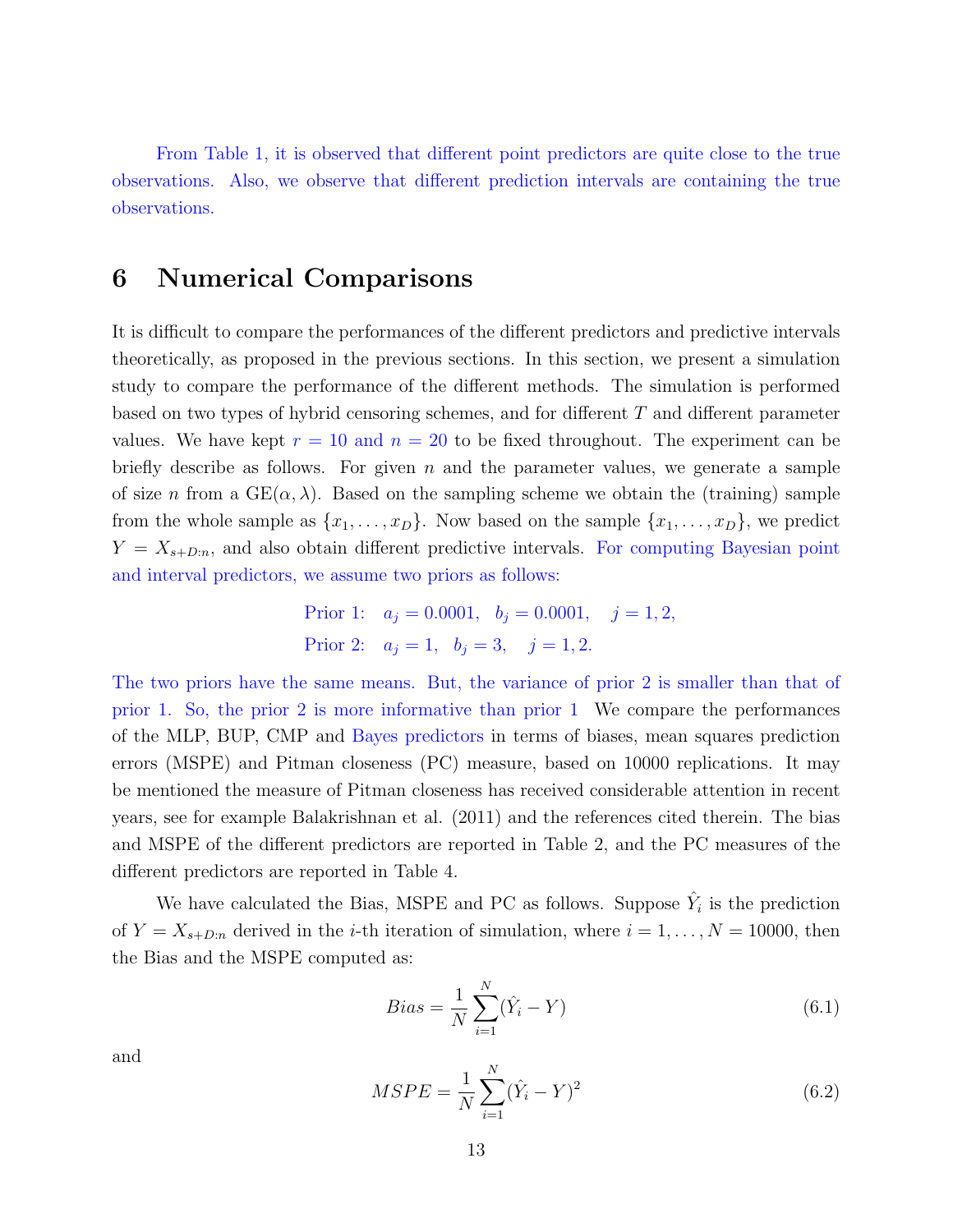If we consider,  $\hat{Y}_i^{(1)}$  $\hat{Y}_i^{(1)}$  and  $\hat{Y}_i^{(2)}$  $i^{(2)}$  as the predictors of  $Y = X_{s+D:n}$ , obtained based on the first and second method, respectively, then PC for  $\hat{Y}_i^{(1)}$  $\hat{Y}_i^{(1)}$  against  $\hat{Y}_i^{(2)}$  $\zeta_i^{(2)}$ , can be calculated as follows:

$$
PC = P(|\hat{Y}^{(1)} - Y| < |\hat{Y}^{(2)} - Y|) = \frac{1}{N} \sum_{i=1}^{N} I(|\hat{Y}_i^{(2)} - Y| - |\hat{Y}_i^{(1)} - Y|) \tag{6.3}
$$

where  $I(.)$  is the indicator function, and  $I(x) = 1$  if  $x > 0$  and 0, otherwise. We say that  $\hat{Y}^{(1)}$  competes with  $\hat{Y}^{(2)}$  if  $PC > 0.5$ .

We also compute three prediction intervals obtained using pivotal, HCD and Bayesian methods as discussed in Sections 3 and 4. We compared the performances of the three intervals in terms of their average lengths and coverage percentages based on 10000 replications. The results are reported in Table 3.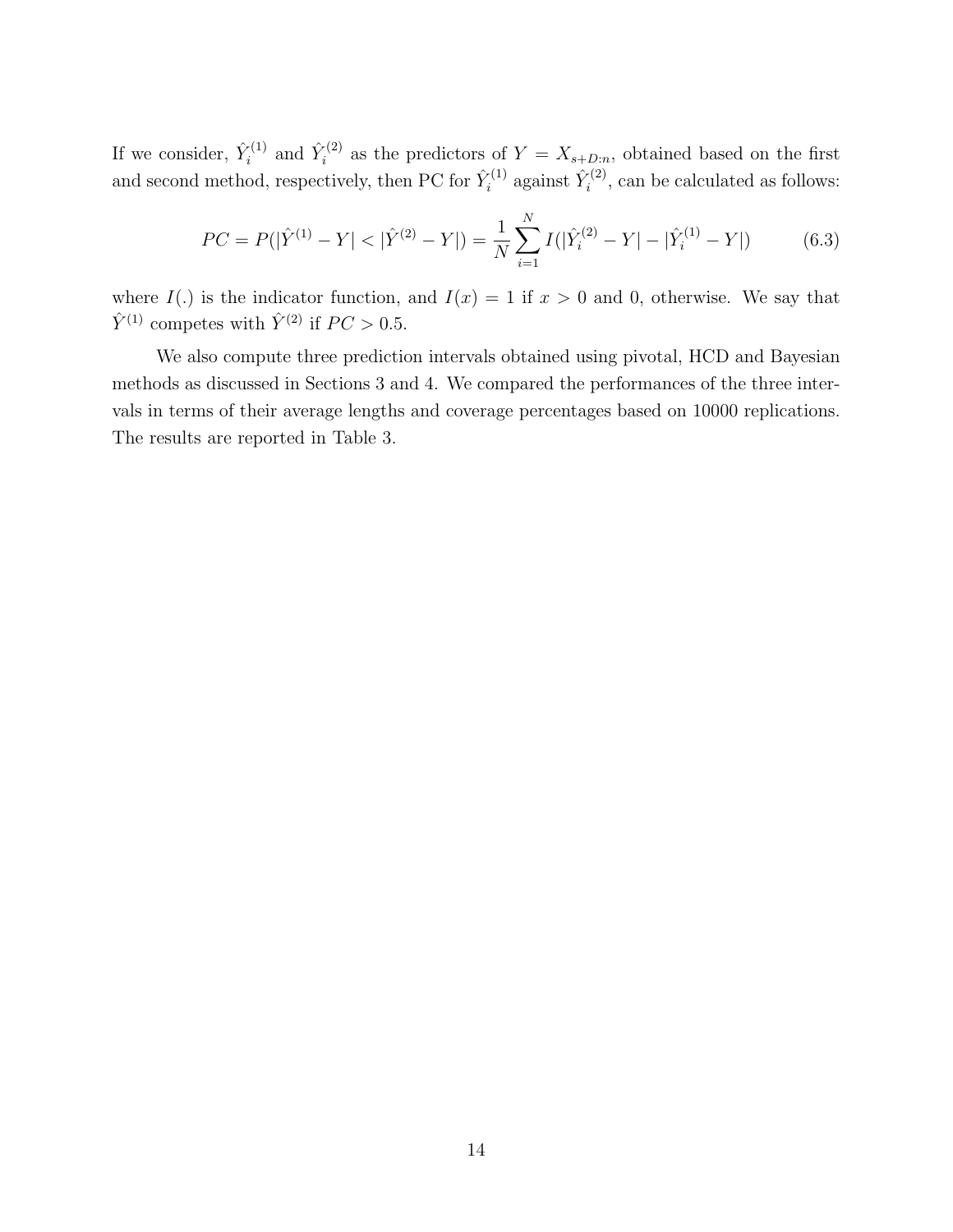|             |         |              |                |            |              |                | $\alpha = 0.75$ | $\lambda = 1$  |                |                |                |                |
|-------------|---------|--------------|----------------|------------|--------------|----------------|-----------------|----------------|----------------|----------------|----------------|----------------|
|             |         |              |                |            | $T = 0.40$   |                |                 |                |                | $T = 0.60$     |                |                |
|             |         |              | <b>BUP</b>     | <b>MLP</b> | $\text{CMP}$ |                | <b>BP</b>       | <b>BUP</b>     | <b>MLP</b>     | <b>CMP</b>     |                | BP             |
|             |         |              |                |            |              | Prior 1        | Prior 2         |                |                |                | Prior 1        | Prior 2        |
|             | $s=1$   | <b>Biase</b> | 0.016          | 0.021      | 0.018        | 0.024          | 0.020           | 0.019          | 0.024          | 0.021          | 0.034          | 0.030          |
|             |         | <b>MSPE</b>  | 0.003          | 0.004      | 0.004        | 0.006          | 0.004           | 0.002          | 0.002          | 0.002          | 0.006          | 0.003          |
|             | $s=2$   | <b>Biase</b> | 0.024          | 0.026      | 0.019        | 0.016          | 0.017           | 0.024          | 0.026          | 0.022          | 0.038          | 0.028          |
|             |         | <b>MSPE</b>  | 0.004          | 0.005      | 0.006        | 0.009          | 0.006           | 0.002          | 0.003          | 0.003          | 0.007          | 0.004          |
| Type-I HCS  | $s=3$   | <b>Biase</b> | 0.026          | 0.030      | 0.023        | 0.026          | 0.024           | 0.031          | 0.029          | 0.028          | 0.028          | 0.026          |
|             |         | <b>MSPE</b>  | 0.006          | 0.007      | 0.009        | 0.010          | 0.008           | 0.004          | 0.006          | 0.006          | 0.009          | 0.006          |
|             | $s=4$   | <b>Biase</b> | 0.028          | 0.027      | 0.031        | 0.041          | 0.028           | 0.042          | 0.024          | 0.029          | 0.029          | 0.027          |
|             |         | <b>MSPE</b>  | 0.008          | 0.008      | 0.010        | 0.012          | 0.010           | 0.005          | 0.006          | 0.008          | 0.011          | 0.009          |
|             | $s = 5$ | <b>Biase</b> | 0.034          | 0.029      | 0.025        | 0.027          | 0.019           | 0.038          | 0.034          | 0.026          | 0.019          | 0.017          |
|             |         | <b>MSPE</b>  | 0.010          | 0.012      | 0.013        | 0.015          | 0.013           | 0.007          | 0.009          | 0.010          | 0.014          | 0.010          |
|             | $s=1$   | <b>Biase</b> | 0.016          | 0.026      | 0.027        | 0.029          | 0.024           | 0.015          | 0.020          | 0.021          | 0.013          | 0.016          |
|             |         | <b>MSPE</b>  | 0.001          | 0.002      | 0.003        | 0.005          | 0.002           | 0.001          | 0.001          | 0.001          | 0.003          | 0.001          |
|             | $s=2$   | <b>Biase</b> | 0.026          | 0.027      | 0.021        | 0.016          | 0.019           | 0.019          | 0.015          | 0.024          | 0.013          | 0.019          |
|             |         | <b>MSPE</b>  | 0.002          | 0.004      | 0.005        | 0.008          | 0.005           | 0.001          | 0.002          | 0.002          | 0.006          | 0.004          |
|             | $s=3$   | <b>Biase</b> | 0.027          | 0.029      | 0.026        | 0.042          | 0.046           | 0.016          | 0.024          | 0.019          | 0.024          | 0.035          |
| Type-II HCS |         | <b>MSPE</b>  | 0.004          | 0.006      | 0.007        | 0.009          | 0.007           | 0.002          | 0.004          | 0.005          | 0.007          | 0.006          |
|             | $s = 4$ | <b>Biase</b> | 0.019          | 0.015      | 0.022        | 0.031          | 0.037           | 0.019          | 0.027          | 0.030          | 0.064          | 0.050          |
|             |         | <b>MSPE</b>  | 0.005          | 0.007      | 0.008        | 0.011          | 0.010           | 0.003          | 0.005          | 0.006          | 0.010          | 0.007          |
|             | $s = 5$ | <b>Biase</b> | 0.029          | 0.025      | 0.020        | 0.030          | 0.026           | 0.020          | 0.024          | 0.021          | 0.024          | 0.014          |
|             |         | <b>MSPE</b>  | 0.008          | 0.010      | 0.012        | 0.014          | 0.012           | 0.005          | 0.007          | 0.009          | 0.012          | 0.009          |
|             |         |              |                |            |              |                |                 |                |                |                |                |                |
|             |         |              |                |            |              |                |                 |                |                |                |                |                |
|             |         |              |                |            |              |                | $\alpha=1.5$    | $\lambda = 1$  |                |                |                |                |
|             |         |              |                |            | $T = 0.80$   |                |                 |                |                | $T = 1.20$     |                |                |
|             |         |              | <b>BUP</b>     | <b>MLP</b> | $\text{CMP}$ | Prior 1        | BP<br>Prior 2   | <b>BUP</b>     | <b>MLP</b>     | <b>CMP</b>     | Prior 1        | BP<br>Prior 2  |
|             | $s=1$   | Biase        | 0.030          | 0.036      | 0.039        | 0.049          | 0.037           | 0.035          | 0.029          | 0.041          | 0.024          | 0.028          |
|             |         | <b>MSPE</b>  | 0.005          | 0.007      | 0.007        | 0.012          | 0.009           | 0.004          | 0.006          | 0.007          | 0.010          | 0.008          |
|             | $s=2$   | <b>Biase</b> | 0.033          | 0.028      | 0.046        | 0.037          | 0.029           | 0.024          | 0.028          | 0.037          | 0.028          | 0.027          |
|             |         | MSPE         | 0.008          | 0.010      | 0.011        | 0.016          | 0.012           | 0.006          | 0.008          | 0.008          | 0.014          | 0.011          |
|             | $s=3$   | <b>Biase</b> | 0.045          | 0.056      | 0.028        | 0.049          | 0.050           | 0.064          | 0.052          | 0.034          | 0.042          | 0.046          |
|             |         | <b>MSPE</b>  | 0.011          | 0.014      | 0.016        | 0.019          | 0.013           | 0.009          | 0.010          | 0.012          | 0.021          | 0.018          |
|             | $s = 4$ | <b>Biase</b> | 0.059          | 0.067      | 0.065        | 0.034          | 0.022           | 0.029          | 0.034          | 0.035          | 0.075          | 0.046          |
| Type-I HCS  |         | <b>MSPE</b>  | 0.013          | 0.016      | 0.019        | 0.025          | 0.021           | 0.010          | 0.013          | 0.016          | 0.021          | 0.018          |
|             | $s = 5$ | <b>Biase</b> | 0.062          | 0.067      | 0.046        | 0.024          | 0.029           | 0.049          | 0.057          | 0.061          | 0.075          | 0.060          |
|             |         | <b>MSPE</b>  | 0.016          | 0.018      | 0.022        | 0.028          | 0.026           | 0.013          | 0.019          | 0.021          | 0.027          | 0.023          |
|             | $s=1$   | <b>Biase</b> | 0.058          | 0.064      | 0.046        | 0.072          | 0.068           | 0.042          | 0.038          | 0.048          | 0.067          | 0.062          |
|             |         | <b>MSPE</b>  | 0.005          | 0.006      | 0.007        | 0.010          | 0.008           | 0.003          | 0.004          | 0.006          | 0.009          | 0.008          |
|             | $s=2$   | <b>Biase</b> | 0.041          | 0.049      | 0.046        | 0.034          | 0.037           | 0.045          | 0.036          | 0.047          | 0.045          | 0.054          |
|             |         | <b>MSPE</b>  | 0.007          | 0.008      | 0.008        | 0.011          | 0.010           | 0.005          | 0.007          | 0.008          | 0.010          | 0.009          |
|             | $s=3$   | <b>Biase</b> | 0.033          | 0.037      | 0.035        | 0.028          | 0.026           | 0.056          | 0.034          | 0.045          | 0.060          | 0.054          |
|             |         | <b>MSPE</b>  | 0.009          | 0.010      | 0.013        | 0.017          | 0.015           | 0.008          | 0.009          | 0.011          | 0.016          | 0.013          |
|             | $s = 4$ | <b>Biase</b> | 0.051          | 0.052      | 0.046        | 0.057          | 0.053           | 0.078          | 0.082          | 0.064          | 0.067          | 0.072          |
| Type-II HCS |         | <b>MSPE</b>  |                | 0.013      | 0.014        |                |                 |                |                |                |                |                |
|             | $s = 5$ | <b>Biase</b> | 0.011<br>0.067 | 0.066      | 0.055        | 0.020<br>0.058 | 0.016<br>0.056  | 0.009<br>0.034 | 0.012<br>0.038 | 0.015<br>0.064 | 0.018<br>0.052 | 0.014<br>0.042 |

Table 2. The biases and MSPEs of point predictors for  $n = 20$  and  $r = 10$ .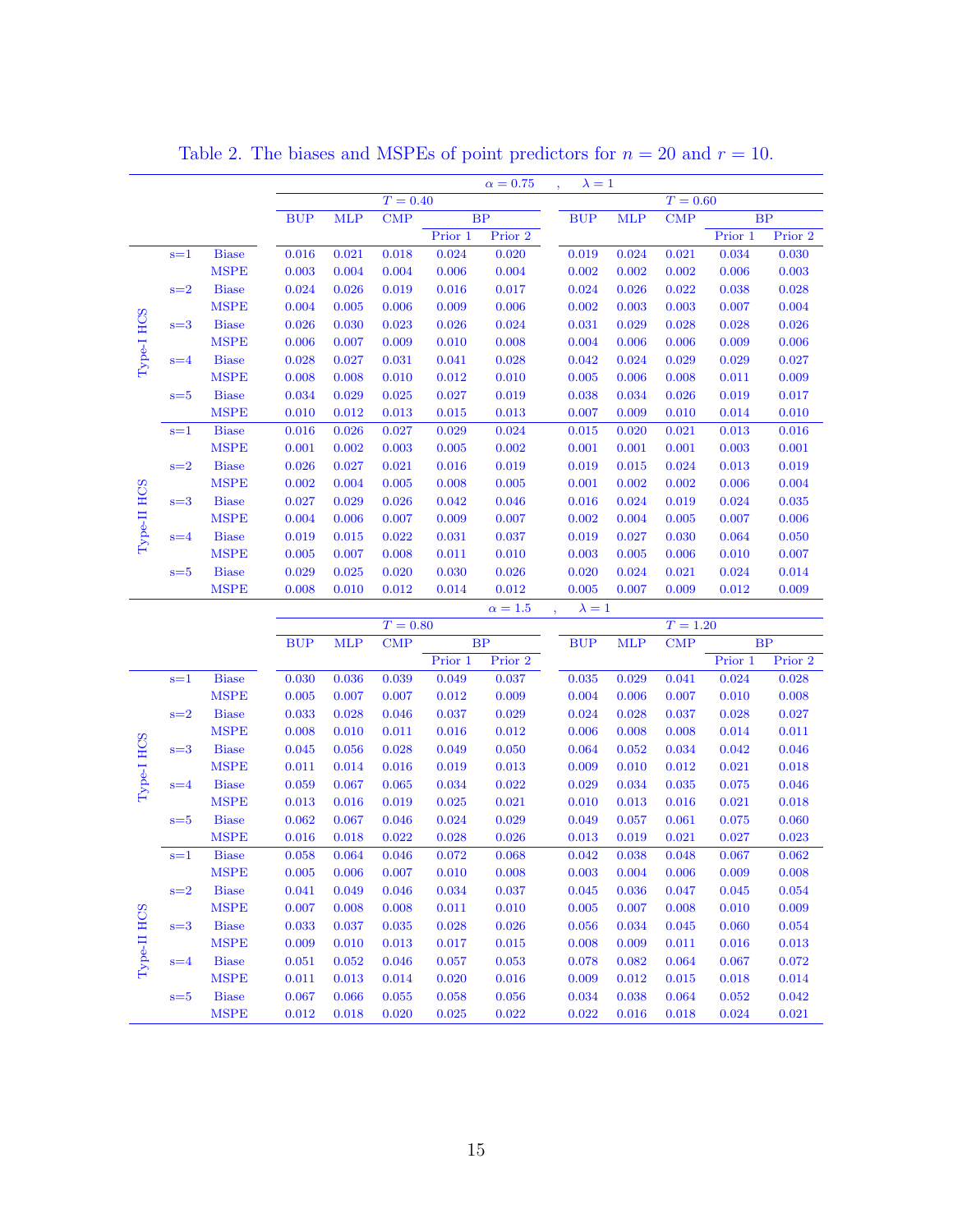|             |         |               |         |        |                 | $\alpha = 0.75$ | $\lambda = 1$ |        |                 |                 |
|-------------|---------|---------------|---------|--------|-----------------|-----------------|---------------|--------|-----------------|-----------------|
|             |         |               |         |        | $T=0.4$         |                 |               |        | $T=0.6$         |                 |
|             |         |               | Pivotal | HCD    | <b>Bayesian</b> | <b>Bayesian</b> | Pivotal       | HCD    | <b>Bayesian</b> | <b>Bayesian</b> |
|             |         |               | Method  | Method | Prior 1         | Prior 2         | Method        | Method | Prior 1         | Prior 2         |
|             | $s=1$   | Length        | 0.125   |        | 0.112           | 0.103           | 0.116         |        | 0.107           | 0.091           |
|             |         | $\mathrm{CP}$ | 0.934   |        | 0.935           | 0.938           | 0.933         |        | 0.935           | 0.937           |
|             | $s=2$   | Length        | 0.203   | 0.180  | 0.195           | 0.188           | 0.161         | 0.134  | 0.153           | 0.146           |
|             |         | CP            | 0.936   | 0.941  | 0.938           | 0.940           | 0.935         | 0.940  | 0.936           | 0.937           |
|             | $s = 3$ | Length        | 0.247   | 0.219  | 0.235           | 0.230           | 0.199         | 0.164  | 0.189           | 0.173           |
| Type-I HCS  |         | CP            | 0.938   | 0.941  | 0.938           | 0.941           | 0.937         | 0.941  | 0.936           | 0.938           |
|             | $s = 4$ | Length        | 0.298   | 0.269  | 0.286           | 0.276           | 0.234         | 0.206  | 0.222           | 0.216           |
|             |         | CP            | 0.942   | 0.945  | 0.942           | 0.944           | 0.940         | 0.944  | 0.940           | 0.941           |
|             | $s = 5$ | Length        | 0.352   | 0.329  | 0.348           | 0.337           | 0.279         | 0.242  | 0.266           | 0.254           |
|             |         | CP            | 0.943   | 0.947  | 0.945           | 0.945           | 0.942         | 0.945  | 0.943           | 0.944           |
|             | $s=1$   | Length        | 0.133   |        | 0.124           | 0.116           | 0.108         |        | 0.096           | 0.088           |
|             |         | $\mathrm{CP}$ | 0.933   |        | 0.936           | 0.934           | 0.929         |        | 0.934           | 0.937           |
|             | $s=2$   | Length        | 0.196   | 0.169  | 0.181           | 0.175           | 0.148         | 0.119  | 0.138           | 0.130           |
|             |         | CP            | 0.935   | 0.938  | 0.937           | 0.934           | 0.930         | 0.934  | 0.933           | 0.931           |
|             | $s = 3$ | Length        | 0.264   | 0.231  | 0.254           | 0.242           | 0.194         | 0.160  | $\rm 0.175$     | 0.168           |
| Type-II HCS |         | CP            | 0.938   | 0.941  | 0.938           | 0.940           | 0.935         | 0.938  | 0.936           | 0.936           |
|             | $s=4$   | Length        | 0.306   | 0.281  | 0.297           | 0.291           | 0.254         | 0.224  | 0.244           | 0.238           |
|             |         | CP            | 0.939   | 0.943  | 0.943           | 0.943           | 0.938         | 0.943  | 0.940           | 0.941           |
|             | $s = 5$ | Length        | 0.336   | 0.310  | 0.328           | 0.321           | 0.266         | 0.238  | 0.255           | 0.247           |
|             |         | CP            | 0.941   | 0.946  | 0.942           | 0.945           | 0.941         | 0.944  | 0.941           | 0.943           |
|             |         |               |         |        |                 | $\alpha=1.5$    | $\lambda=1$   |        |                 |                 |
|             |         |               |         |        | $T=0.8$         |                 |               |        | $T=1.2$         |                 |
|             | $s=1$   | Length        | 0.167   |        | 0.154           | 0.147           | 0.142         |        | 0.132           | 0.125           |
|             |         | CP            | 0.937   |        | 0.939           | 0.940           | 0.935         |        | 0.936           | 0.938           |
|             | $s=2$   | Length        | 0.266   | 0.241  | 0.258           | 0.252           | 0.206         | 0.174  | 0.194           | 0.187           |
|             |         | CP            | 0.938   | 0.942  | 0.939           | 0.941           | 0.936         | 0.940  | 0.938           | 0.939           |
| Type-I HCS  | $s = 3$ | Length        | 0.322   | 0.301  | 0.320           | 0.311           | 0.261         | 0.238  | 0.250           | 0.244           |
|             |         | CP            | 0.938   | 0.943  | 0.940           | 0.941           | 0.938         | 0.942  | 0.939           | 0.941           |
|             | $s = 4$ | Length        | 0.405   | 0.371  | 0.394           | 0.382           | 0.317         | 0.284  | 0.310           | 0.301           |
|             |         | CP            | 0.944   | 0.949  | 0.947           | 0.949           | 0.944         | 0.947  | $\,0.945\,$     | $\,0.945\,$     |
|             | $s = 5$ | Length        | 0.470   | 0.451  | 0.464           | 0.460           | 0.344         | 0.318  | 0.329           | 0.324           |
|             |         | $\mathrm{CP}$ | 0.947   | 0.955  | 0.951           | 0.954           | 0.945         | 0.952  | 0.950           | 0.950           |
|             | $s = 1$ | Length        | 0.161   |        | 0.150           | 0.142           | 0.138         |        | 0.126           | 0.120           |
|             |         | CP            | 0.935   |        | 0.938           | 0.937           | 0.933         |        | 0.934           | 0.936           |
|             | $s=2$   | Length        | 0.231   | 0.212  | 0.224           | 0.219           | 0.226         | 0.201  | 0.219           | 0.211           |
|             |         | CP            | 0.938   | 0.942  | 0.939           | 0.941           | 0.935         | 0.938  | 0.935           | 0.937           |
|             | $s = 3$ | Length        | 0.298   | 0.268  | 0.284           | 0.278           | 0.287         | 0.261  | 0.280           | 0.274           |
| Type-II HCS |         | CP            | 0.941   | 0.945  | 0.943           | 0.945           | 0.937         | 0.941  | 0.938           | 0.938           |
|             | $s = 4$ | Length        | 0.394   | 0.367  | 0.388           | 0.379           | 0.311         | 0.294  | 0.304           | 0.300           |
|             |         | CP            | 0.942   | 0.946  | 0.945           | 0.945           | 0.940         | 0.945  | 0.942           | 0.944           |
|             | $s = 5$ | Length        | 0.461   | 0.449  | 0.459           | 0.455           | 0.339         | 0.312  | 0.330           | 0.328           |
|             |         | $\mathrm{CP}$ | 0.944   | 0.949  | 0.946           | 0.948           | 0.942         | 0.947  | 0.945           | 0.946           |

Table 3. Average lengths and coverage probabilities of 95% PIs for  $n = 20$  and  $r = 10$ .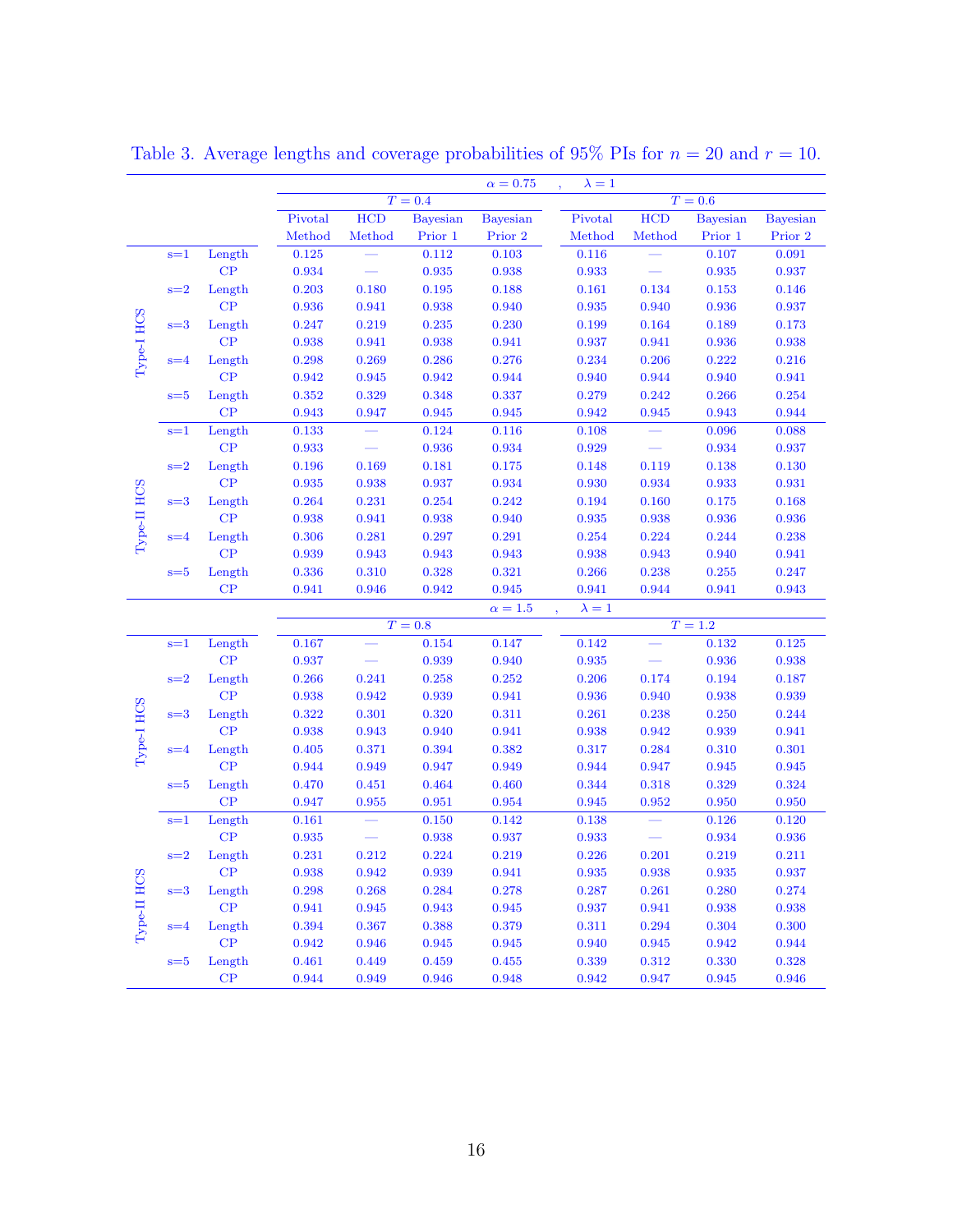|             |         |            |            |            | $\alpha = 0.75$ | $\lambda = 1$          |                        |              |             |
|-------------|---------|------------|------------|------------|-----------------|------------------------|------------------------|--------------|-------------|
|             |         |            |            | $T = 0.40$ |                 |                        |                        | $T = 0.60$   |             |
|             |         | <b>BUP</b> | <b>BUP</b> | <b>MLP</b> | BP(Prior 2)     | <b>BUP</b>             | <b>BUP</b>             | <b>MLP</b>   | BP(Prior 2) |
|             |         | <b>VS</b>  | <b>VS</b>  | <b>VS</b>  | <b>VS</b>       | $\mathbf{v}\mathbf{s}$ | $\mathbf{v}\mathbf{s}$ | <b>VS</b>    | <b>VS</b>   |
|             |         | <b>MLP</b> | <b>CMP</b> | <b>CMP</b> | BP(Prior 1)     | <b>MLP</b>             | <b>CMP</b>             | $\text{CMP}$ | BP(Prior 1) |
|             | $s=1$   | 0.545      | 0.568      | 0.526      | 0.649           | 0.584                  | 0.604                  | 0.529        | 0.684       |
|             | $s=2$   | 0.612      | 0.649      | 0.586      | 0.682           | 0.648                  | 0.682                  | 0.629        | 0.719       |
|             | $s=3$   | 0.671      | 0.697      | 0.641      | 0.729           | 0.706                  | 0.729                  | 0.687        | 0.780       |
| Type-I HCS  | $s = 4$ | 0.712      | 0.748      | 0.730      | 0.772           | 0.738                  | 0.759                  | 0.720        | 0.816       |
|             | $s = 5$ | 0.746      | 0.759      | 0.741      | 0.791           | 0.784                  | 0.798                  | 0.758        | 0.842       |
|             | $s=1$   | 0.527      | 0.558      | 0.521      | 0.613           | 0.542                  | 0.579                  | 0.534        | 0.640       |
| Type-II HCS | $s=2$   | 0.549      | 0.584      | 0.531      | 0.663           | 0.576                  | 0.597                  | 0.564        | 0.687       |
|             | $s=3$   | 0.604      | 0.627      | 0.589      | 0.705           | 0.637                  | 0.684                  | 0.610        | 0.729       |
|             | $s = 4$ | 0.642      | 0.681      | 0.624      | 0.734           | 0.685                  | 0.705                  | 0.659        | 0.779       |
|             | $s = 5$ | 0.693      | 0.713      | 0.673      | 0.751           | 0.725                  | 0.746                  | 0.706        | 0.792       |
|             |         |            |            |            | $\alpha = 1.5$  | $\lambda = 1$          |                        |              |             |
|             |         |            |            | $T = 0.80$ |                 |                        |                        | $T = 1.20$   |             |
|             | $s=1$   | 0.546      | 0.568      | 0.537      | 0.629           | 0.564                  | 0.579                  | 0.543        | 0.613       |
| Type-I HCS  | $s=2$   | 0.576      | 0.592      | 0.550      | 0.671           | 0.591                  | 0.628                  | 0.571        | 0.649       |
|             | $s=3$   | 0.608      | 0.631      | 0.582      | 0.703           | 0.638                  | 0.662                  | 0.616        | 0.682       |
|             | $s = 4$ | 0.628      | 0.654      | 0.603      | 0.741           | 0.652                  | 0.689                  | 0.662        | 0.726       |
|             | $s = 5$ | 0.659      | 0.682      | 0.631      | 0.768           | 0.694                  | 0.726                  | 0.672        | 0.752       |
|             | $s=1$   | 0.528      | 0.549      | 0.520      | 0.608           | 0.534                  | 0.550                  | 0.528        | 0.597       |
|             | $s=2$   | 0.549      | 0.573      | 0534.      | 0.614           | 0.552                  | 0.576                  | 0.534        | 0.621       |
| Type-II HCS | $s=3$   | 0.568      | 0.593      | 0.551      | 0.629           | 0.581                  | 0.608                  | 0.571        | 0.657       |
|             | $s = 4$ | 0.586      | 0.616      | 0.572      | 0.684           | 0.620                  | 0.657                  | 0.604        | 0.703       |
|             | $s = 5$ | 0.634      | 0.652      | 0.612      | 0.711           | 0.659                  | 0.689                  | 0.639        | 0.726       |

Table 4. PC comparison of different predictors for  $n = 20$  and  $r = 10$ .

Some of the points are quite clear from this simulation experiments.

- From Table 2, it is observed the MSPEs increase as s increases for all the prediction methods.
- For the same  $\alpha$ ,  $\lambda$  and T, the MSPEs of the different predictors for Type-II HCS are smaller than the corresponding Type-I HCS.
- In terms of MSPEs, BUP is slightly better than the MLP and CMP.
- In terms of MSPEs, the Bayes predictors under prior 2 work better than the Bayes predictor under prior 1.
- From Table 4, it is observed that based on PC measure BUP is better than the MLP and CMP. Also based on PC measure, the BP predictor under prior 2 works better than the BP predictor under prior 1.
- From Table 3, it is observed that the coverage probabilities for all prediction intervals are very close to the nominal level.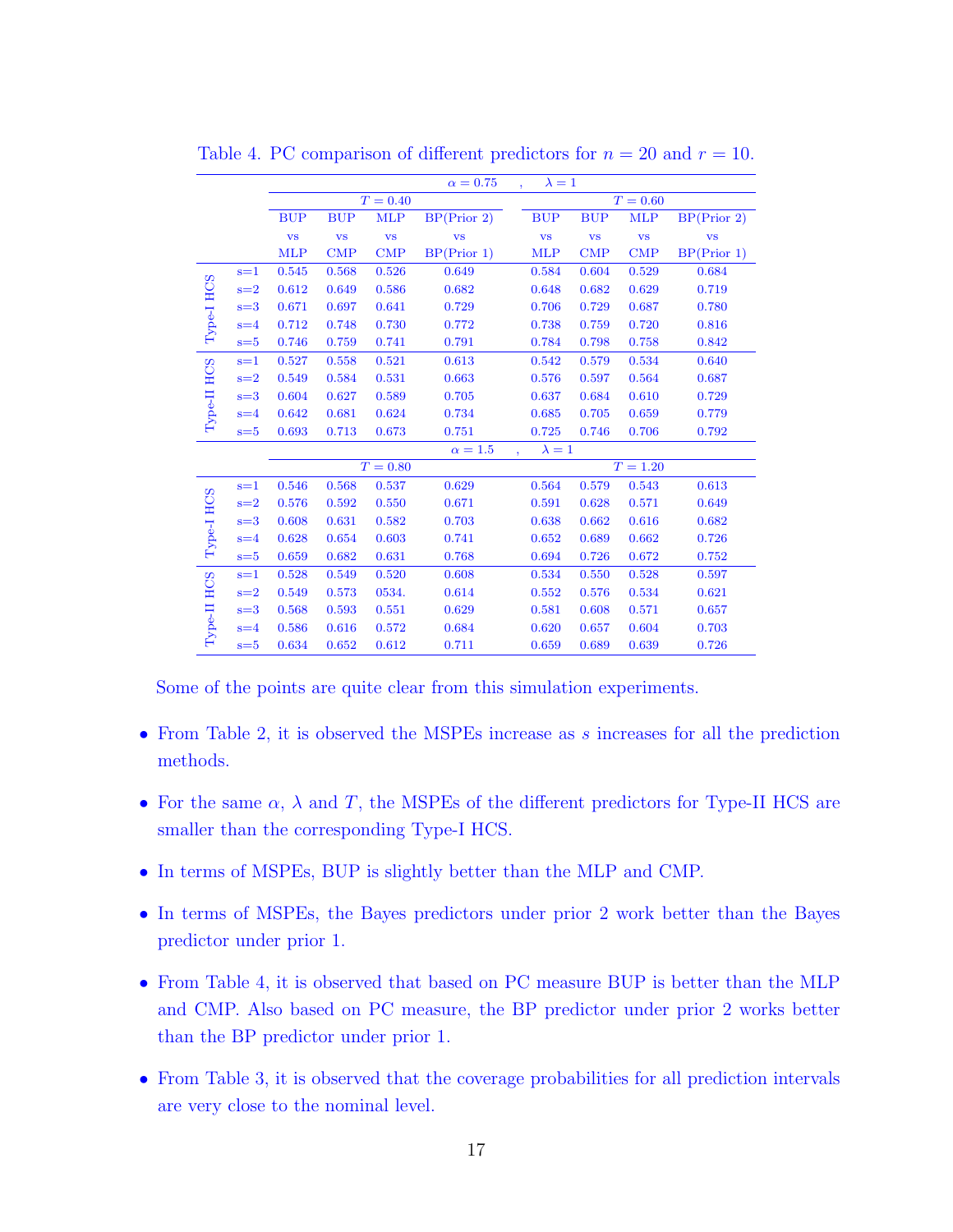- For the same  $\alpha$ ,  $\lambda$  and T, the average lengths and coverage percentages increase as s increases for all the methods.
- From Table 3, the HCD method works better than the the pivotal and Bayesian methods in terms of both average lengths and coverage probabilities. Also, the Bayesian prediction intervals under Prior 2 are shorter than the Bayesian prediction intervals under Prior 1.

Therefore, based on the simulation results here, we propose the following: for prediction of future observation BUP may be used, and for prediction interval, for  $s > 1$ , we propose to use the HCD method, and for  $s = 1$ , Bayesian method may be used.

### 7 Conclusions

In this paper we have considered the prediction of future observations and the associated prediction interval based on Type-I HCS or Type-II HCS samples, when the lifetime distributions of the experimental units follow GE distribution. We have used three different classical predictors namely BUP, MLP and CMP. We have also considered Bayesian predictor under squared error loss function. We then compared these different point predictors using biases, MSPE and PC. Comparing all the points, we recommend to use BUP for predicting the future observation. To calculate the prediction intervals we have used three methods namely HCD, Pivotal and Bayesian methods. It is observed HCD method cannot be used when s = 1. Three proposed methods maintain the coverage percentages. HCD method performs slightly better than the Pivotal method and Bayesian method for  $s > 1$ .

### Acknowledgements:

The authors would like to thank the referees and the associate editor for their very constructive suggestions.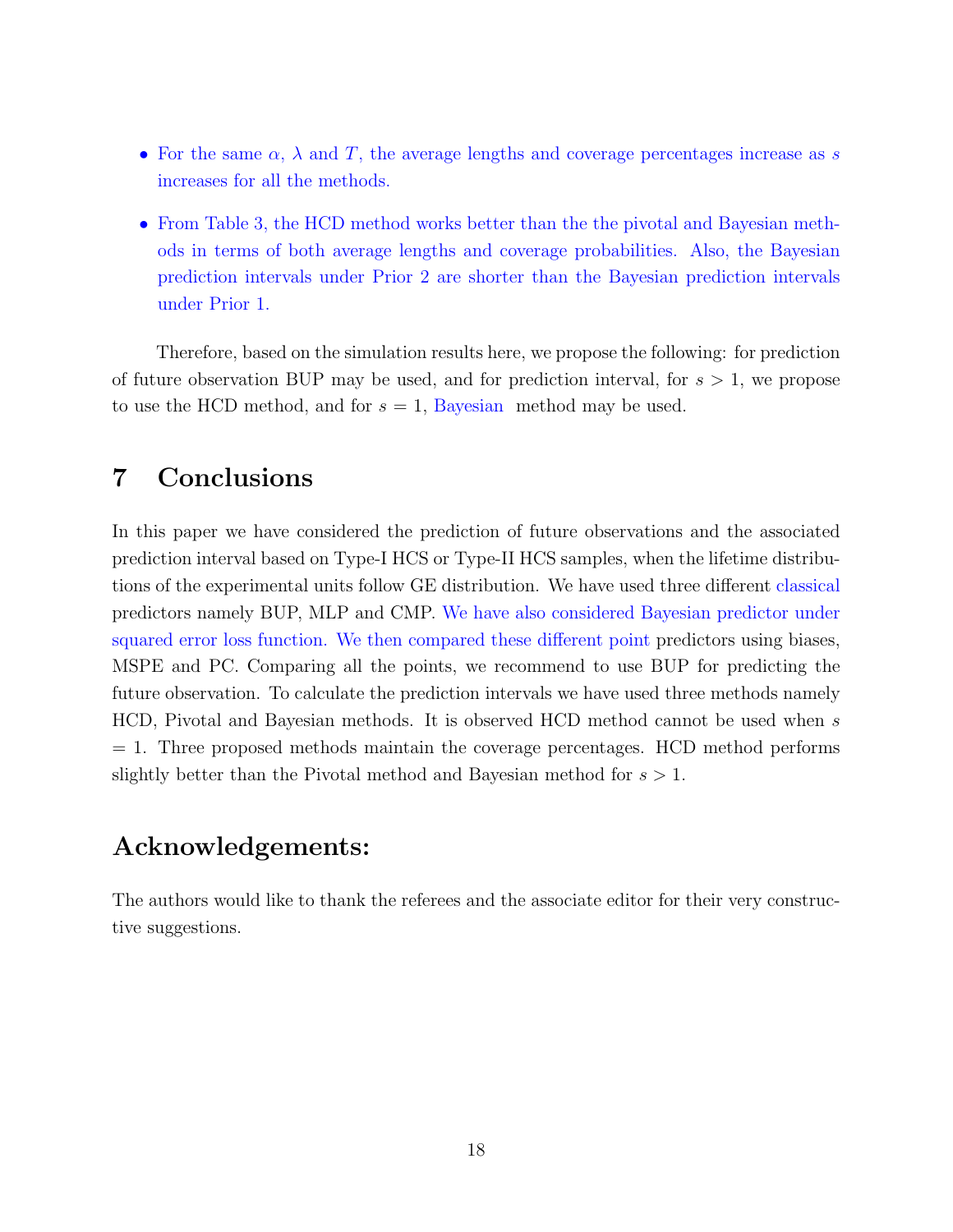# Appendix

The conditional density of  $\alpha$  given  $\lambda$  and the data is

$$
g_1(\alpha|\lambda, \mathbf{x}) \propto \frac{e^{-b_1 \alpha} \alpha^{D+a_1-1}}{\left(\sum_{i=1}^D x_i + b_2\right)^{D+a_2}} \left[1 - \left(1 - e^{-\lambda T_0}\right)^{\alpha}\right]^{n-D} \prod_{i=1}^D \left(1 - e^{-\lambda x_i}\right)^{\alpha-1}.
$$

The log-likelihood of  $g_1(\alpha|\lambda, \mathbf{x})$  is

$$
\ln g_1(\alpha|\lambda, \mathbf{x}) \propto -b_1 \alpha + (D + a_1 - 1) \ln(\alpha) + (\alpha - 1) \sum_{i=1}^{D} \ln[1 - e^{-\lambda x_i}] + (n - D) \ln[1 - (1 - e^{-\lambda T_0})^{\alpha}] \tag{7.1}
$$

Using  $(7.1)$ , we have

$$
\frac{d^2 \ln g_1(\alpha | \lambda, \mathbf{x})}{d\alpha^2} = -\frac{D + a_1 - 1}{\alpha^2} - (n - D) \frac{\ln^2 [1 - e^{-\lambda T_0}](1 - e^{-\lambda T_0})^{\alpha}}{(1 - (1 - e^{-\lambda T_0})^{\alpha})^2} \le 0.
$$

Therefore the result follows.

### References

- [1] A. Asgharzadeh, R. Valiollahi, D. Kundu. (2013). Prediction for future failures in Weibull distribution under hybrid censoring. Journal of Statistical Computation and Simulation, http://dx.doi.org/10.1080/00949655.2013.848451.
- [2] N. Balakrishnan, K.F. Davies, K.F., J.P. Keating, R.L. Mason (2011). "Pitman closeness, monotonicity and consistency of best linear unbiased and in variant estimators for exponential distribution under Type-II censoring", Journal of Statistical Computation and Simulation, vol. 81, 985 - 999.
- [3] N. Balakrishnan, E. Beutner, E. Cramer (2010), "Exact two-sample non- parametric confidence, prediction, and tolerance intervals based on ordinary and progressively type-II right censored data", Test, vol. 19, 68 - 91.
- [4] I. Basak, P. Basak and N. Balakrishnan (2006), "On some predictors of times to failures of censored items in progressively censored sample", Computational Statistics and Data Analysis, vol. 50, 1313 - 1337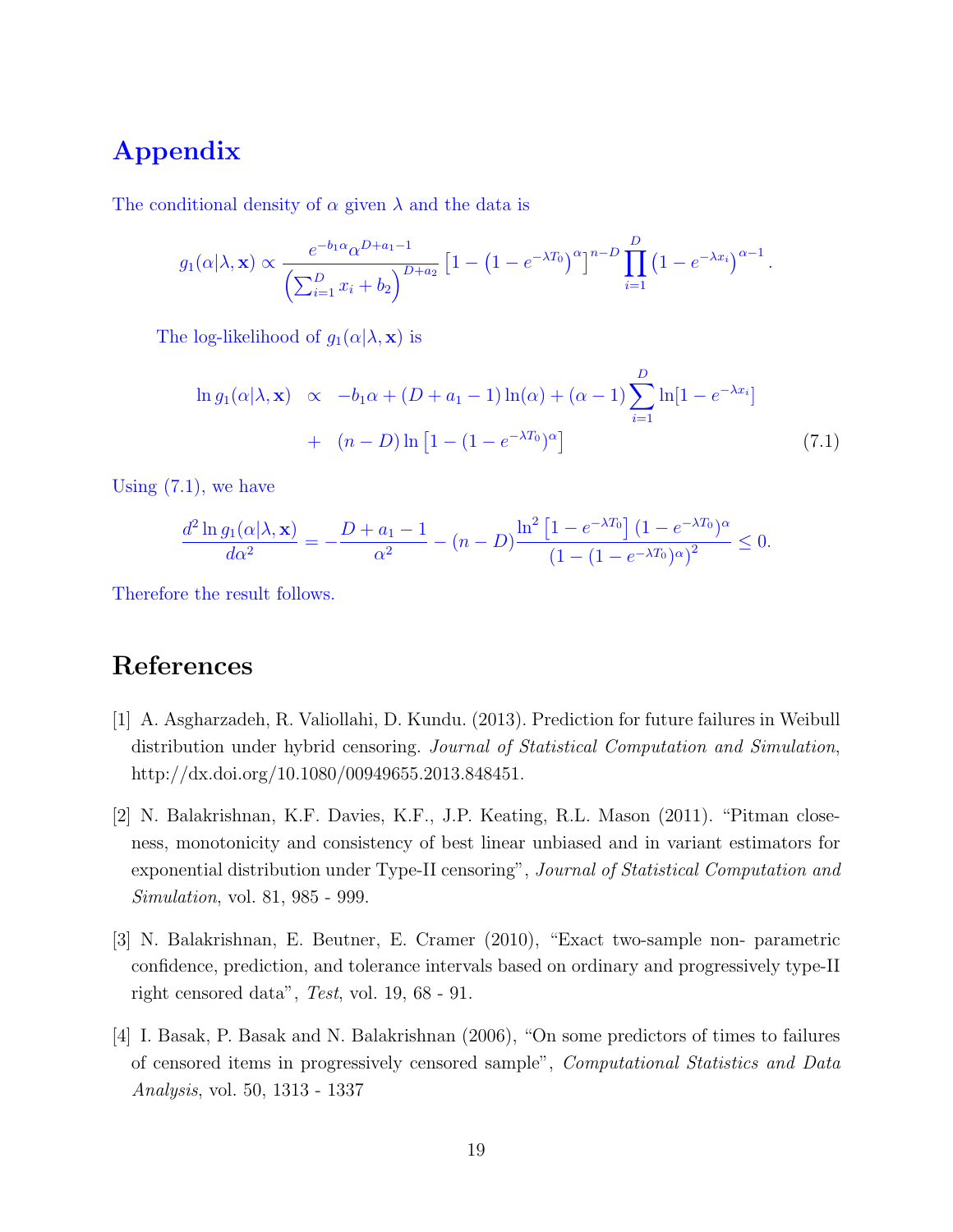- [5] N. Balakrishnan and D. Kundu (2012). "Hybrid censoring: models, inferential results and applications" (with discussion), Computational Statistics and Data Analysis, vol. 57, pp. 166-209.
- [6] S. Chen and G. K. Bhattacharya, (1988). "Exact confidence bounds for an exponential parameter under hybrid censoring", Communications in Statistics- Theory and Methods, vol. 17, pp. 1857-1870.
- [7] A. Childs, B. Chandrasekhar, N. Balakrishnan, and D. Kundu, (2003). "Exact likelihood inference based on type-I and type-II hybrid censored samples from the exponential distribution", Annals of the Institute of Statistical Mathematics, vol. 55, pp. 319-330.
- [8] P. Dellaportas and D. Wright (1991). "Numerical prediction for the two-parameter Generalized exponential distribution". The Statistician, vol. 40, pp. 365 - 372.
- [9] N. Draper and I. Guttman, (1987). "Bayesian analysis of hybrid life tests with exponential failure times", Annals of the Institute of Statistical Mathematics, vol. 39, pp. 219-225.
- [10] N. Ebrahimi, (1986). "Estimating the parameter of an exponential distribution from hybrid life test", *Journal of Statistical Planning and Inference*, vol. 14, pp. 255-261.
- [11] N. Ebrahimi, (1992). "Prediction intervals for future failures in exponential distribution under hybrid censoring", IEEE Transactions on Reliability, vol. 41, pp. 127-132.
- [12] B. Epstein, (1954). "life tests in the exponential case", Annals of Mathematical Statistics, vol. 25, pp. 555 - 564.
- [13] K. Fairbanks, R. Madison, and R. Dykstra, (1982). "A confidence interval for an exponential parameter from a hybrid life test", Journal of the American Statistical Association, vol. 77, pp. 137-140.
- [14] S. Geman, and A. Geman (1984). Stochastic relaxation, Gibbs distributions and the Bayesian restoration of images. IEEE Trans Pattern Anal Mach Intell, vol. 6, pp. 721-740.
- [15] H. S. Jeong, J. I. Park, and B. J. Yum, (1996). "Development of (r, T) hybrid sampling plans for exponential lifetime distributions", Journal of Applied Statistics, vol. 23, pp. 601-607.
- [16] K. S. Kaminsky and L. S. Rhodin, (1985)." Maximum likelihood prediction". Annals of the Institute of Statistical Mathematics, vol. 37, 507-517